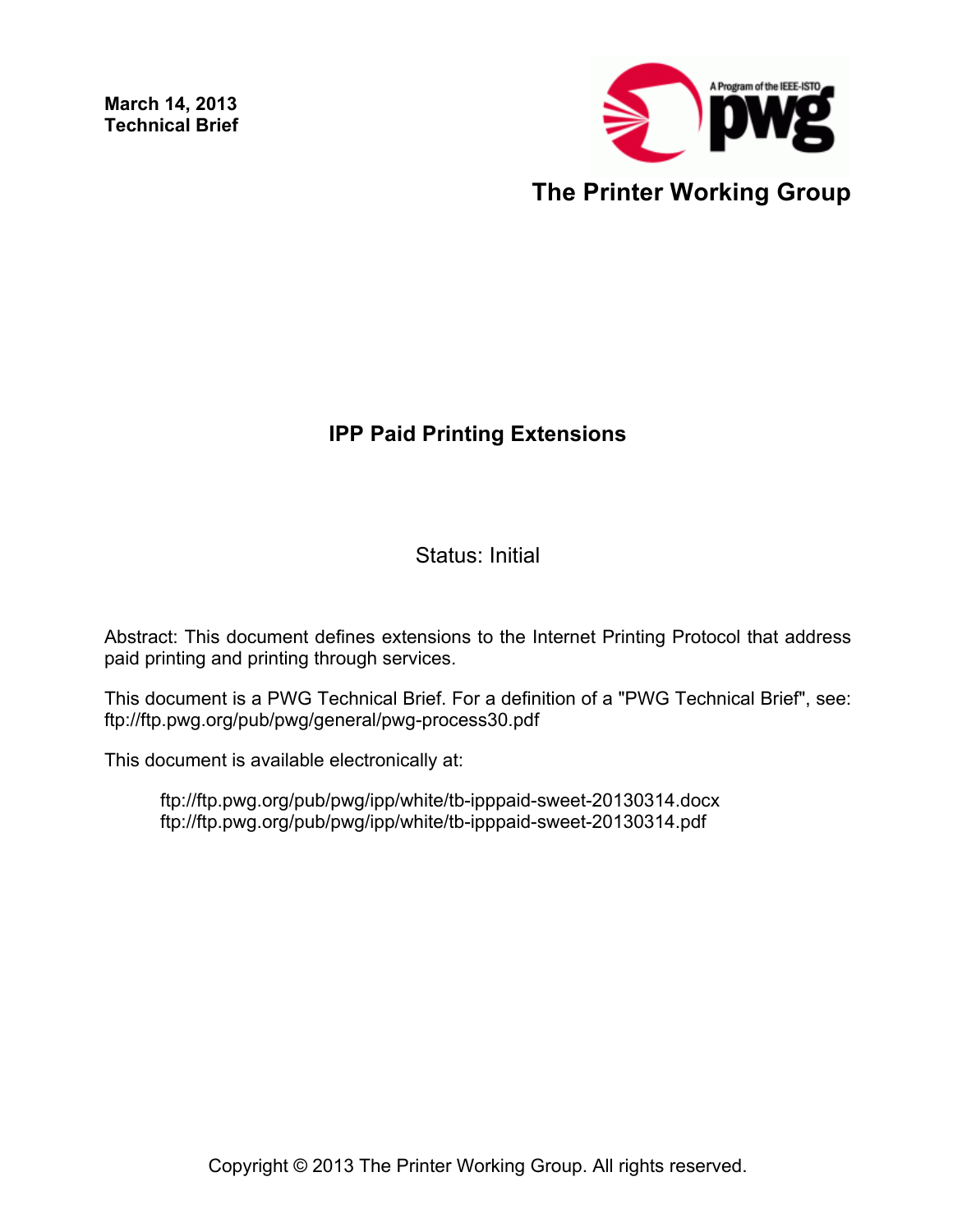Copyright © 2013 The Printer Working Group. All rights reserved.

 This document may be copied and furnished to others, and derivative works that comment on, or otherwise explain it or assist in its implementation may be prepared, copied, published and distributed, in whole or in part, without restriction of any kind, provided that the above copyright notice, this paragraph and the title of the Document as referenced below are included on all such copies and derivative works. However, this document itself may not be modified in any way, such as by removing the copyright notice or references to the IEEE-ISTO and the Printer Working Group, a program of the IEEE-ISTO.

Title: *IPP Paid Printing Extensions*

 The IEEE-ISTO and the Printer Working Group DISCLAIM ANY AND ALL WARRANTIES, WHETHER EXPRESS OR IMPLIED INCLUDING (WITHOUT LIMITATION) ANY IMPLIED WARRANTIES OF MERCHANTABILITY OR FITNESS FOR A PARTICULAR PURPOSE.

- The Printer Working Group, a program of the IEEE-ISTO, reserves the right to make changes to the document without further notice. The document may be updated, replaced
- or made obsolete by other documents at any time.

 The IEEE-ISTO takes no position regarding the validity or scope of any intellectual property or other rights that might be claimed to pertain to the implementation or use of the technology described in this document or the extent to which any license under such rights might or might not be available; neither does it represent that it has made any effort to identify any such rights.

 The IEEE-ISTO invites any interested party to bring to its attention any copyrights, patents, 22 or patent applications, or other proprietary rights which may cover technology that may be required to implement the contents of this document. The IEEE-ISTO and its programs shall not be responsible for identifying patents for which a license may be required by a document and/or IEEE-ISTO Industry Group Standard or for conducting inquiries into the legal validity or scope of those patents that are brought to its attention. Inquiries may be submitted to the IEEE-ISTO by e-mail at: ieee-isto@ieee.org.

 The Printer Working Group acknowledges that the IEEE-ISTO (acting itself or through its designees) is, and shall at all times, be the sole entity that may authorize the use of certification marks, trademarks, or other special designations to indicate compliance with these materials.

- Use of this document is wholly voluntary. The existence of this document does not imply that there are no other ways to produce, test, measure, purchase, market, or provide other goods and services related to its scope.
-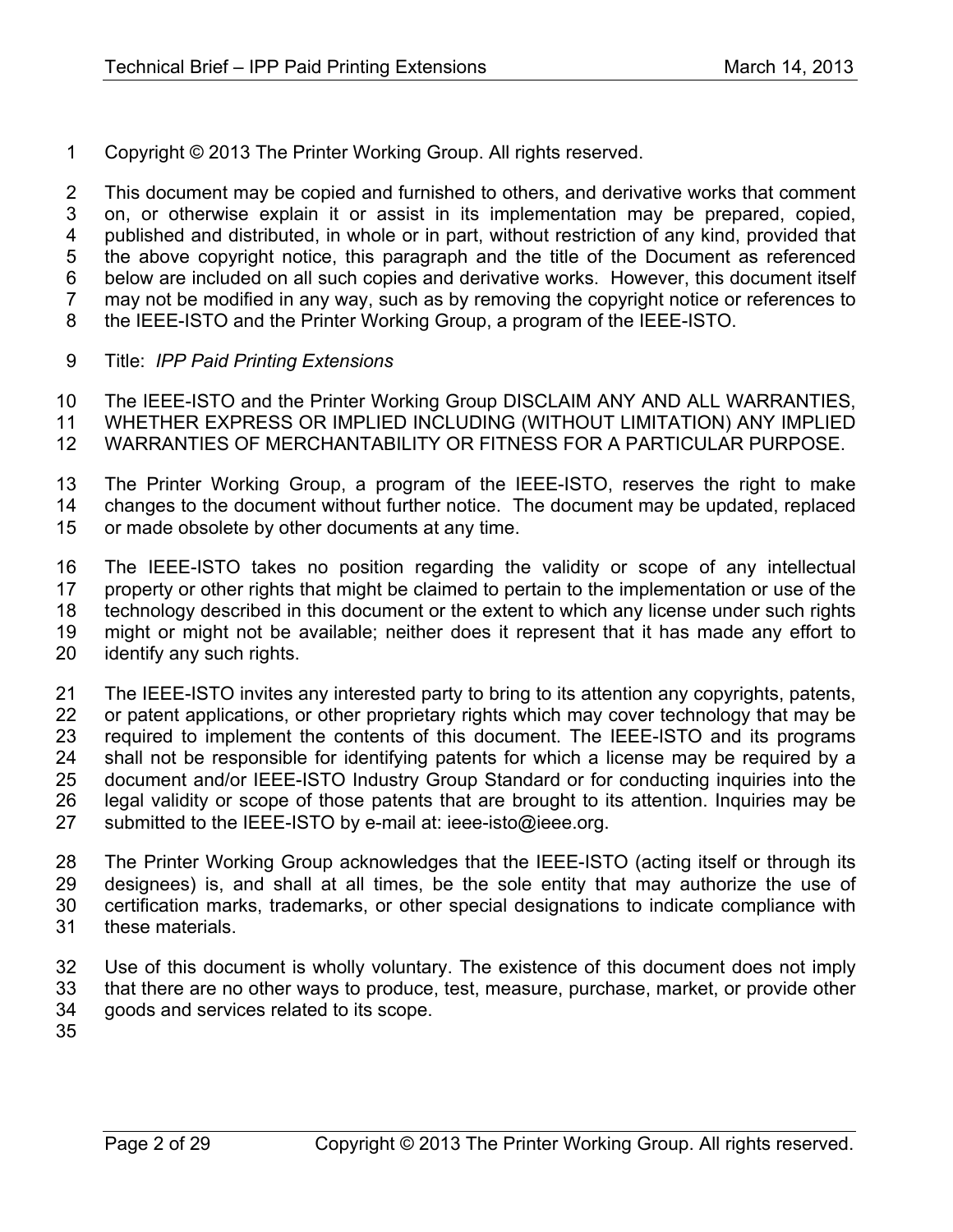#### **About the IEEE-ISTO**

 The IEEE-ISTO is a not-for-profit corporation offering industry groups an innovative and flexible operational forum and support services. The IEEE-ISTO provides a forum not only to develop standards, but also to facilitate activities that support the implementation and acceptance of standards in the marketplace. The organization is affiliated with the IEEE (http://www.ieee.org/) and the IEEE Standards Association (http://standards.ieee.org/).

- For additional information regarding the IEEE-ISTO and its industry programs visit:
- http://www.ieee-isto.org

#### **About the IEEE-ISTO PWG**

 The Printer Working Group (or PWG) is a Program of the IEEE Industry Standards and Technology Organization (ISTO) with member organizations including printer manufacturers, print server developers, operating system providers, network operating systems providers, network connectivity vendors, and print management application developers. The group is chartered to make printers and the applications and operating systems supporting them work together better. All references to the PWG in this document implicitly mean "The Printer Working Group, a Program of the IEEE ISTO." In order to meet this objective, the PWG will document the results of their work as open standards that define print related protocols, interfaces, procedures and conventions. Printer manufacturers and vendors of printer related software will benefit from the interoperability provided by voluntary conformance to these standards.

 In general, a PWG standard is a specification that is stable, well understood, and is technically competent, has multiple, independent and interoperable implementations with substantial operational experience, and enjoys significant public support.

- For additional information regarding the Printer Working Group visit:
- http://www.pwg.org
- Contact information:
- The Printer Working Group
- c/o The IEEE Industry Standards and Technology Organization
- 445 Hoes Lane
- Piscataway, NJ 08854
- USA
-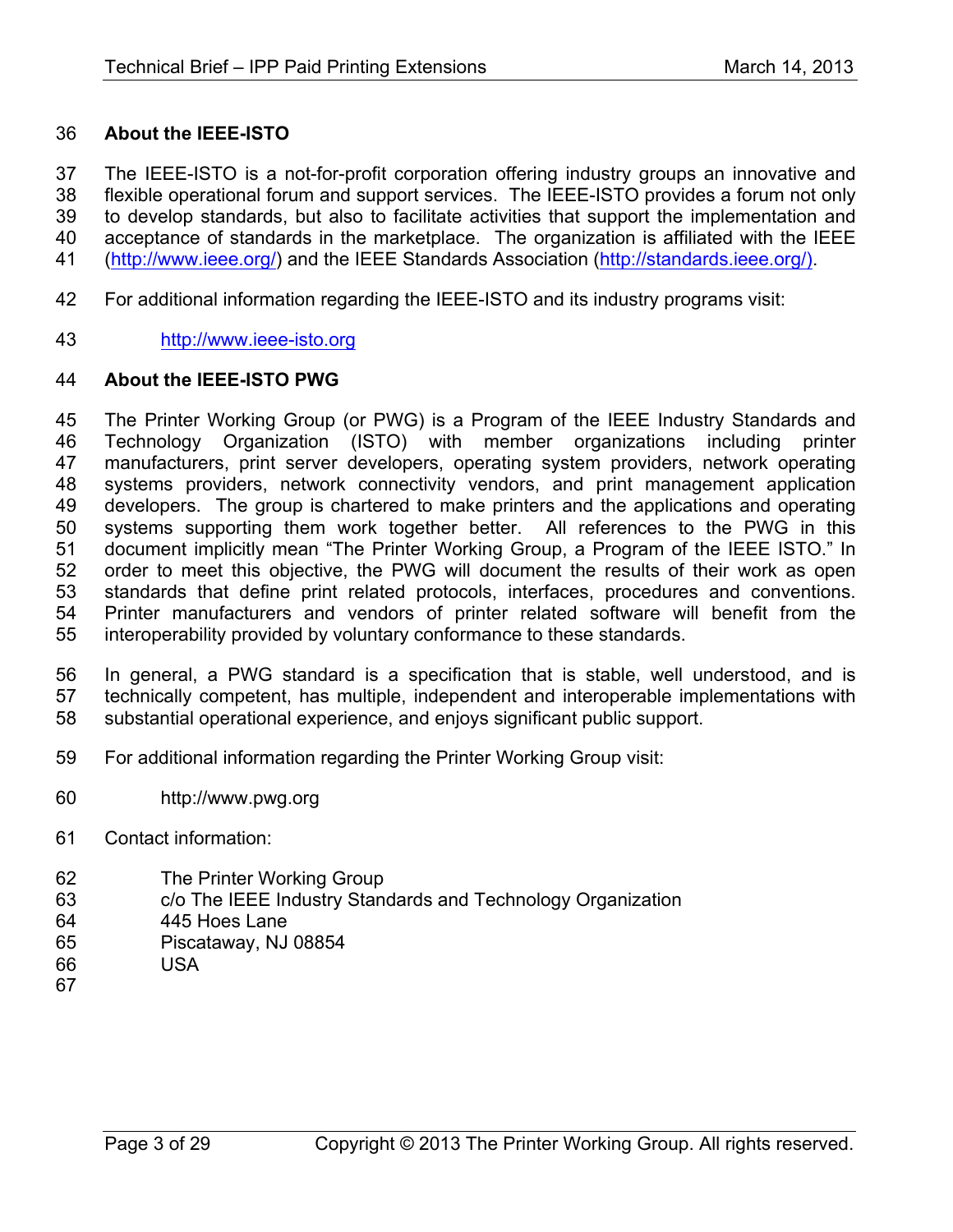## **About the Internet Printing Protocol Work Group**

 The Internet Printing Protocol (IPP) working group has developed a modern, full-featured network printing protocol, which is now the industry standard. IPP allows a print client to query a printer for its supported capabilities, features, and parameters to allow the selection of an appropriate printer for each print job. IPP also provides job information prior to, during, and at the end of job processing.

- For additional information regarding IPP visit:
- http://www.pwg.org/ipp/

 Implementers of this specification are encouraged to join the IPP mailing list in order to participate in any discussions of the specification. Suggested additions, changes, or

clarification to this specification, should be sent to the IPP mailing list for consideration.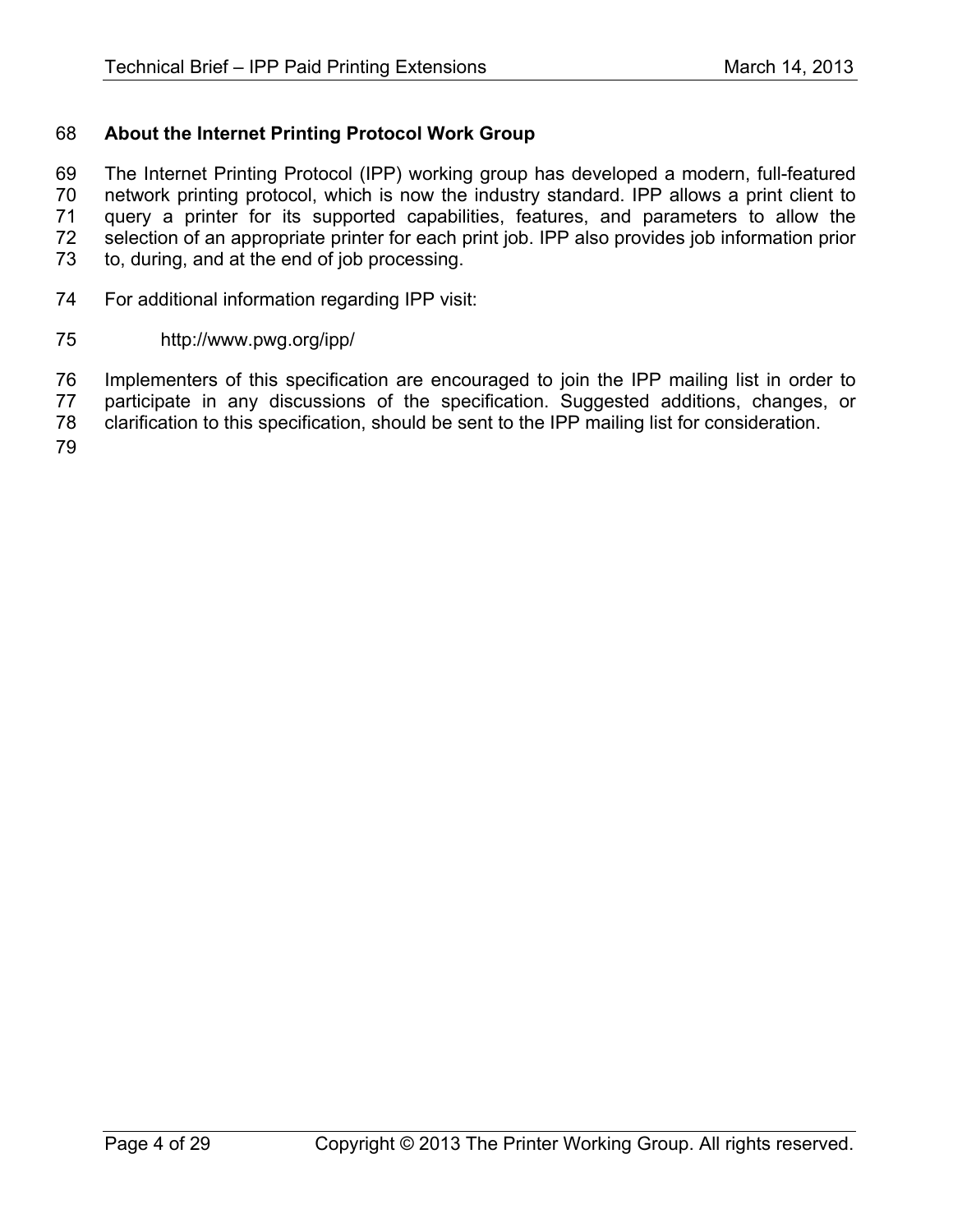| 81<br>82<br>83<br>84<br>85<br>86<br>87<br>88<br>89<br>90<br>91<br>92<br>93<br>94<br>95<br>96<br>97<br>98<br>99<br>100<br>101<br>102<br>103<br>104<br>105<br>106<br>107<br>108<br>109<br>110<br>111<br>112<br>113<br>114<br>115<br>116<br>117<br>118<br>119<br>120<br>121<br>122<br>123<br>124<br>125 | 80 | <b>Table of Contents</b> |  |
|------------------------------------------------------------------------------------------------------------------------------------------------------------------------------------------------------------------------------------------------------------------------------------------------------|----|--------------------------|--|
|                                                                                                                                                                                                                                                                                                      |    |                          |  |
|                                                                                                                                                                                                                                                                                                      |    |                          |  |
|                                                                                                                                                                                                                                                                                                      |    |                          |  |
|                                                                                                                                                                                                                                                                                                      |    |                          |  |
|                                                                                                                                                                                                                                                                                                      |    |                          |  |
|                                                                                                                                                                                                                                                                                                      |    |                          |  |
|                                                                                                                                                                                                                                                                                                      |    |                          |  |
|                                                                                                                                                                                                                                                                                                      |    |                          |  |
|                                                                                                                                                                                                                                                                                                      |    |                          |  |
|                                                                                                                                                                                                                                                                                                      |    |                          |  |
|                                                                                                                                                                                                                                                                                                      |    |                          |  |
|                                                                                                                                                                                                                                                                                                      |    |                          |  |
|                                                                                                                                                                                                                                                                                                      |    |                          |  |
|                                                                                                                                                                                                                                                                                                      |    |                          |  |
|                                                                                                                                                                                                                                                                                                      |    |                          |  |
|                                                                                                                                                                                                                                                                                                      |    |                          |  |
|                                                                                                                                                                                                                                                                                                      |    |                          |  |
|                                                                                                                                                                                                                                                                                                      |    |                          |  |
|                                                                                                                                                                                                                                                                                                      |    |                          |  |
|                                                                                                                                                                                                                                                                                                      |    |                          |  |
|                                                                                                                                                                                                                                                                                                      |    |                          |  |
|                                                                                                                                                                                                                                                                                                      |    |                          |  |
|                                                                                                                                                                                                                                                                                                      |    |                          |  |
|                                                                                                                                                                                                                                                                                                      |    |                          |  |
|                                                                                                                                                                                                                                                                                                      |    |                          |  |
|                                                                                                                                                                                                                                                                                                      |    |                          |  |
|                                                                                                                                                                                                                                                                                                      |    |                          |  |
|                                                                                                                                                                                                                                                                                                      |    |                          |  |
|                                                                                                                                                                                                                                                                                                      |    |                          |  |
|                                                                                                                                                                                                                                                                                                      |    |                          |  |
|                                                                                                                                                                                                                                                                                                      |    |                          |  |
|                                                                                                                                                                                                                                                                                                      |    |                          |  |
|                                                                                                                                                                                                                                                                                                      |    |                          |  |
|                                                                                                                                                                                                                                                                                                      |    |                          |  |
|                                                                                                                                                                                                                                                                                                      |    |                          |  |
|                                                                                                                                                                                                                                                                                                      |    |                          |  |
|                                                                                                                                                                                                                                                                                                      |    |                          |  |
|                                                                                                                                                                                                                                                                                                      |    |                          |  |
|                                                                                                                                                                                                                                                                                                      |    |                          |  |
|                                                                                                                                                                                                                                                                                                      |    |                          |  |
|                                                                                                                                                                                                                                                                                                      |    |                          |  |
|                                                                                                                                                                                                                                                                                                      |    |                          |  |
|                                                                                                                                                                                                                                                                                                      |    |                          |  |
|                                                                                                                                                                                                                                                                                                      |    |                          |  |
|                                                                                                                                                                                                                                                                                                      |    |                          |  |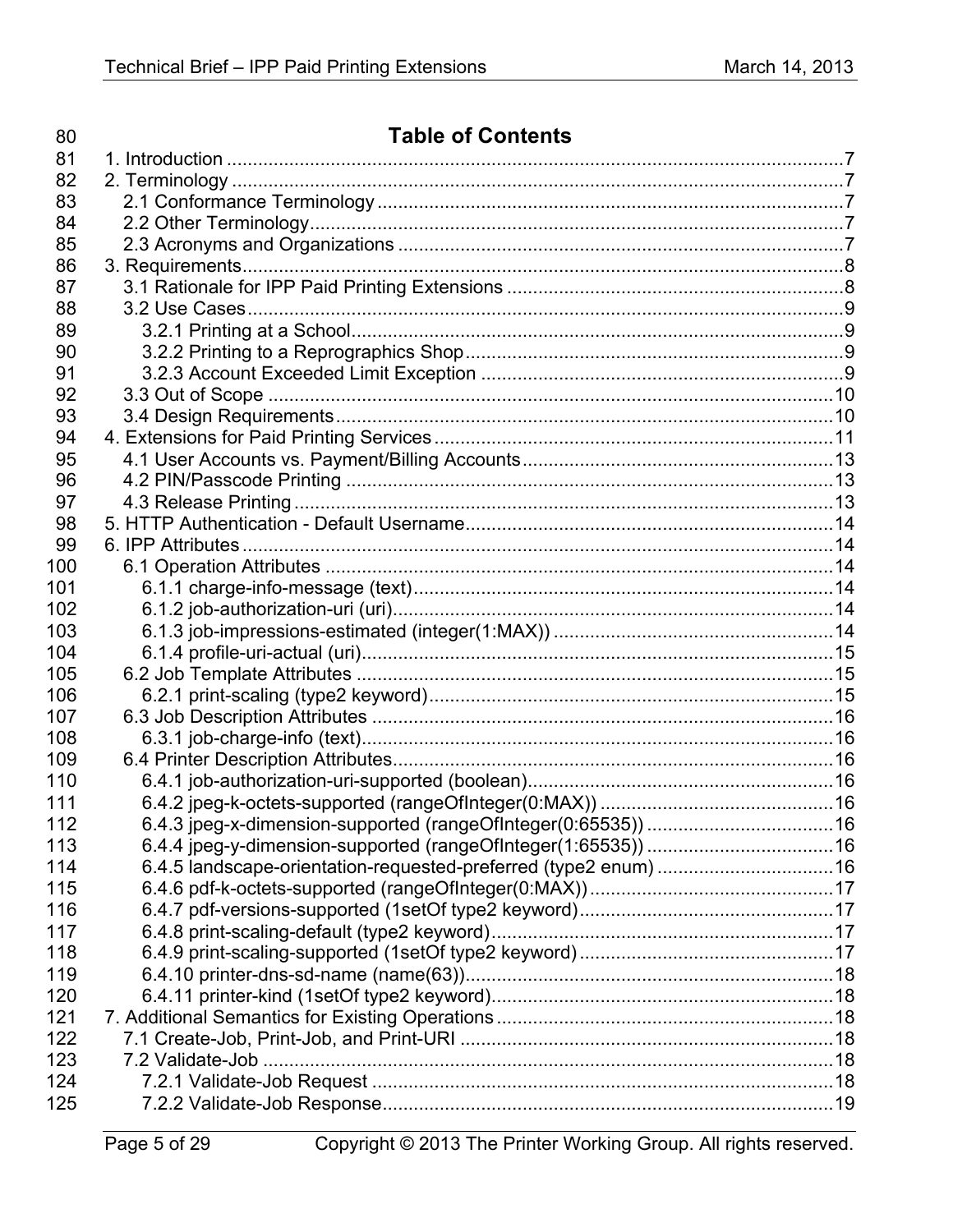| <b>List of Figures</b> |
|------------------------|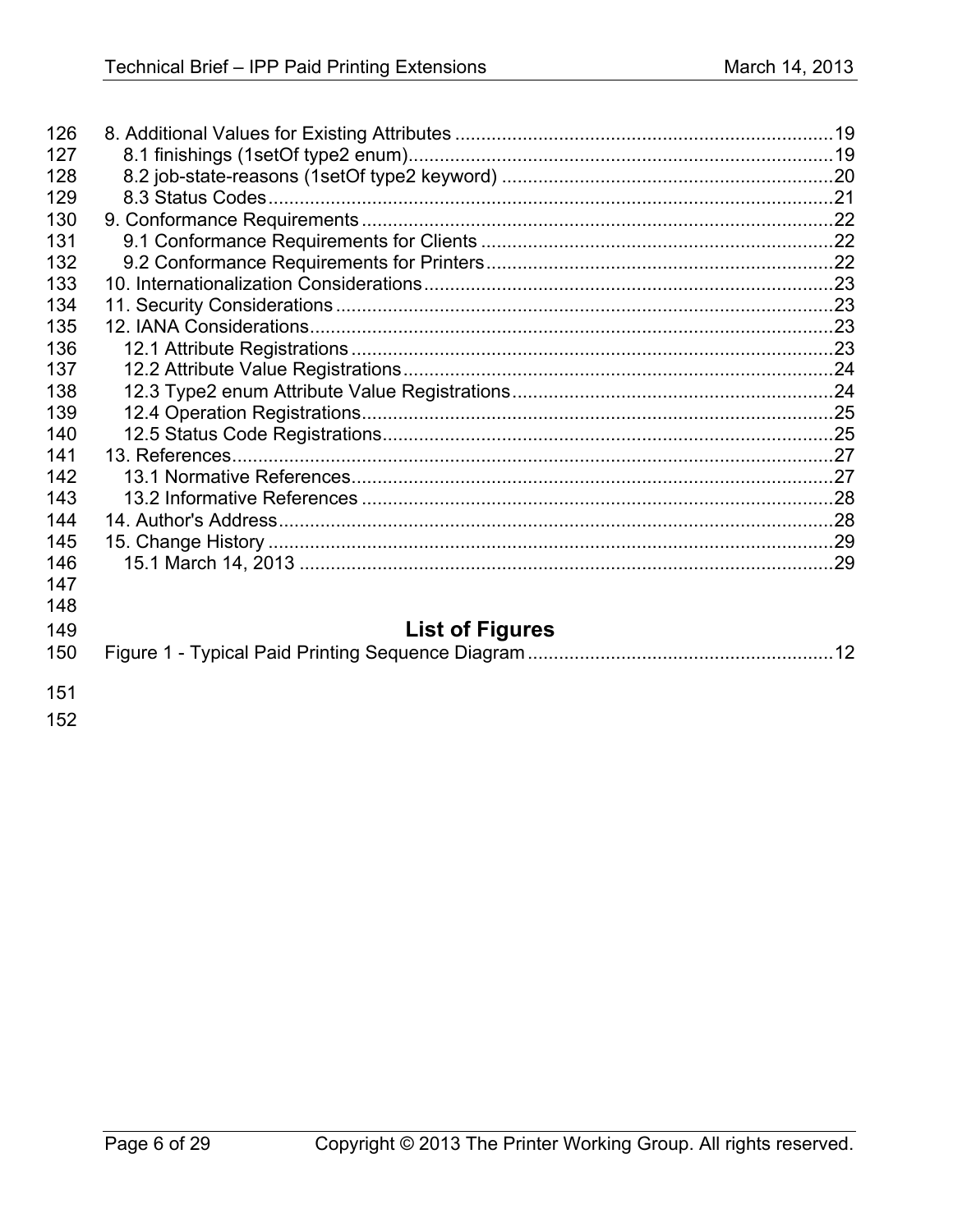# **1. Introduction**

 Whether provided by a third-party or an organization's infrastructure services, paid printing services are increasingly common. However, IPP currently exposes only a URI and description that a Printer is a paid service but does not allow a Client to directly participate in paid printing through IPP. This specification defines additional attributes, values, and semantics to enable a variety of paid printing services directly through IPP.

# **2. Terminology**

# **2.1 Conformance Terminology**

 Capitalized terms, such as MUST, MUST NOT, RECOMMENDED, REQUIRED, SHOULD, SHOULD NOT, MAY, and OPTIONAL, have special meaning relating to conformance as defined in Key words for use in RFCs to Indicate Requirement Levels [RFC2119]. The term CONDITIONALLY REQUIRED is additionally defined for a conformance requirement that applies to a particular capability or feature.

## **2.2 Other Terminology**

 *Paid Imaging Services*: Printing, facsimile, and scanning performed for a fee. Facsimile, scanning, and the means of collecting payment are outside the scope of this specification.

## **2.3 Acronyms and Organizations**

- *IANA*: Internet Assigned Numbers Authority, http://www.iana.org/
- *IETF*: Internet Engineering Task Force, http://www.ietf.org/
- *ISO*: International Organization for Standardization, http://www.iso.org/
- *PWG*: Printer Working Group, http://www.pwg.org/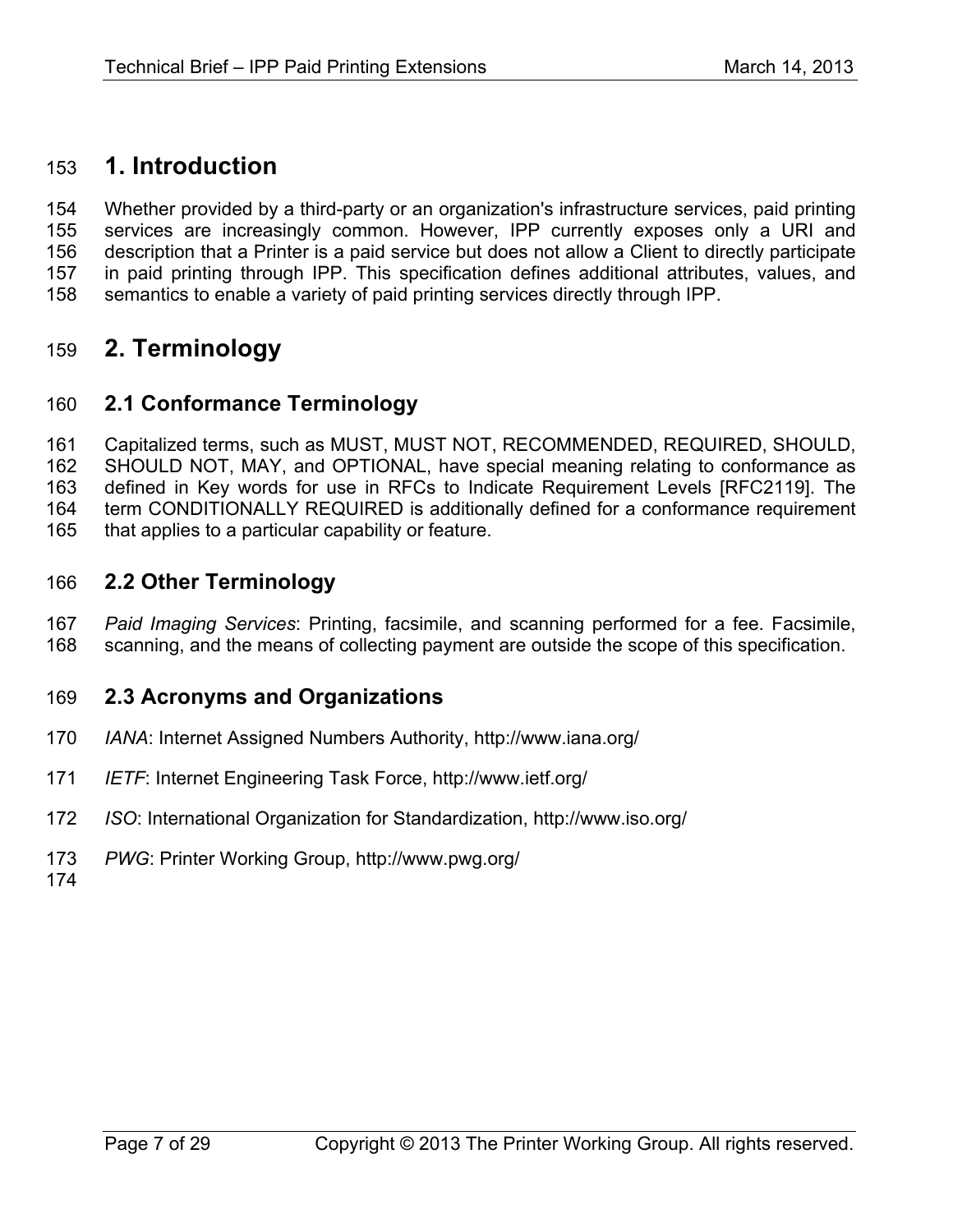# **3. Requirements**

## **3.1 Rationale for IPP Paid Printing Extensions**

 Given the following existing specifications and the need for a standard method of supporting Paid Imaging Services without vendor-specific driver software, the IPP Paid Printing Extensions specification should:

180 180 1. Use existing the existing IPP specfications to support job submission to and monitoring of Paid Imaging Services, 2. Define HTTP authorization requirements as needed to support Paid Imaging **Services**, 3. Define operation attributes and amend operation semantics as needed for a Client to obtain and supply payment authorization from a Paid Imaging Service via IPP, 4. Define status code values needed for Paid Imaging Services to inform a Client when payment exceptions occur during job submission, 5. Define Job Description attributes and values needed for Paid Imaging Services to provide authorization status information to Clients, and 6. Define Job Template attributes needed to clearly express output intent to Paid **Imaging Services.**  The Internet Printing Protocol Version 2.0 Second Edition [PWG5100.12] defines: 1. A collection of existing IPP specifications that form the basis for IPP/2.0 2. Standard job template attributes 3. Specific interoperability requirements, such as HTTP/1.1 support with chunking and IPP collection attribute support 4. New version number and operation requirements for different classes of Imaging Devices The IPP Job and Printer Extensions - Set 3 (JPS3) [PWG5100.13] defines attributes to indicate whether a Printer supports Paid Imaging Services. IPP Everywhere [PWG5100.14] defines: 1. Protocols and schema to support discovery, identification, and auto- configuration of Imaging Devices, 2. A standard profile of IPP attributes, operations, and values to promote interoperability, and 3. Standard document formats for job submission. The PWG Raster Format [PWG5102.4] defines a minimal file format for transmission of multi-page color and grayscale bitmap images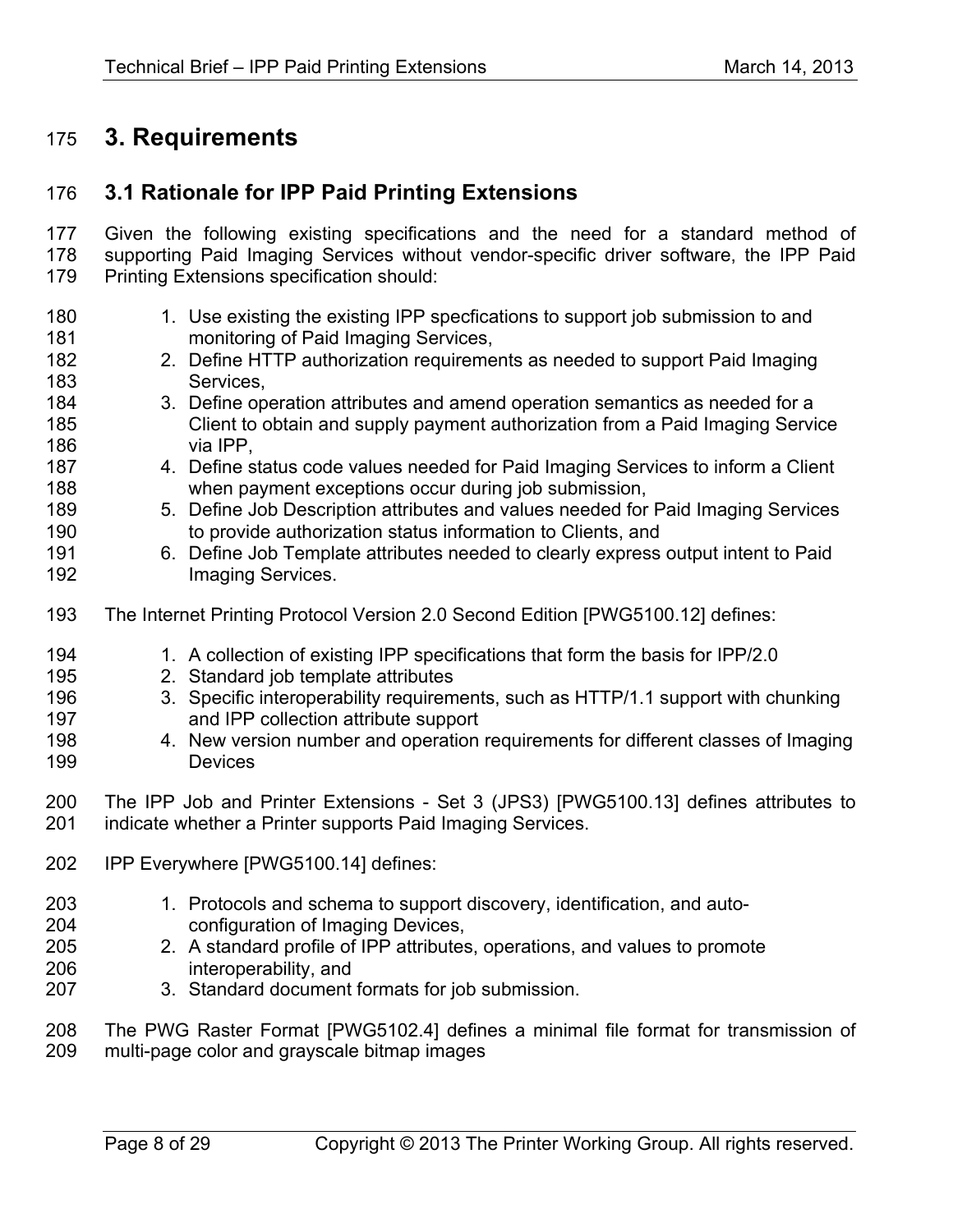210 The Document management -- Portable document format -- Part 1: PDF 1.7 [ISO32000]<br>211 defines: defines:

- 212 1. A rich file format for transmission of multi-page color and grayscale vector and bitmap images
- 2. Standard page attributes to support page size, orientation, and duplex functionality
- The JPEG File Interchange Format Version 1.02 [JFIF] defines a compact file format for transmission of photographic images

 The Open XML Paper Specification [ECMA388] defines a paginated document format 219 based on Open Packaging Conventions (OPC) [ISO29500-2], Extensible Markup Language (XML) [XML11], and standard image and font formats with device-independent color.

# **3.2 Use Cases**

### **3.2.1 Printing at a School**

 Jane wants to print her thesis on the laser printer in her school's computing lab. After initiating the print action in her application and selecting the laser printer, the application software validates access to the printer by providing the proposed job ticket information. 227 The print service supporting the laser printer provides the application software an<br>228 authorization code for the job submission. After Jane confirms the print action, the authorization code for the job submission. After Jane confirms the print action, the application software submits the print job with the authorization code to the print service. The print service then prints the job on the laser printer and includes the print job in her student activity fees.

### **3.2.2 Printing to a Reprographics Shop**

 John wants to print 100 marketing booklets for a real estate conference using a local reprographics shop. John prepares the electronic files needed for the booklets and then initiates a job submission through a generic job management utility. After selecting the reprographics shop and specifying the job processing intent and delivery location, the 237 utility software validates access to the service for the shop. The service challenges the user (via the utility software) to provide user account information. Once accepted, the service provides an authorization code to the utility software, which then submits the complete job, including the authorization code, for printing. The shop charges John's account, prints the job, and delivers the booklets to the conference.

### **3.2.3 Account Exceeded Limit Exception**

 Jane wants to print flyers for a school event on the school's large format printer. After initiating the print action in her application and selecting the large format printer, the 245 application software validates access to the printer, obtains an authorization code, and<br>246 submits the job. After pre-processing the job, the print service associated with the printer submits the job. After pre-processing the job, the print service associated with the printer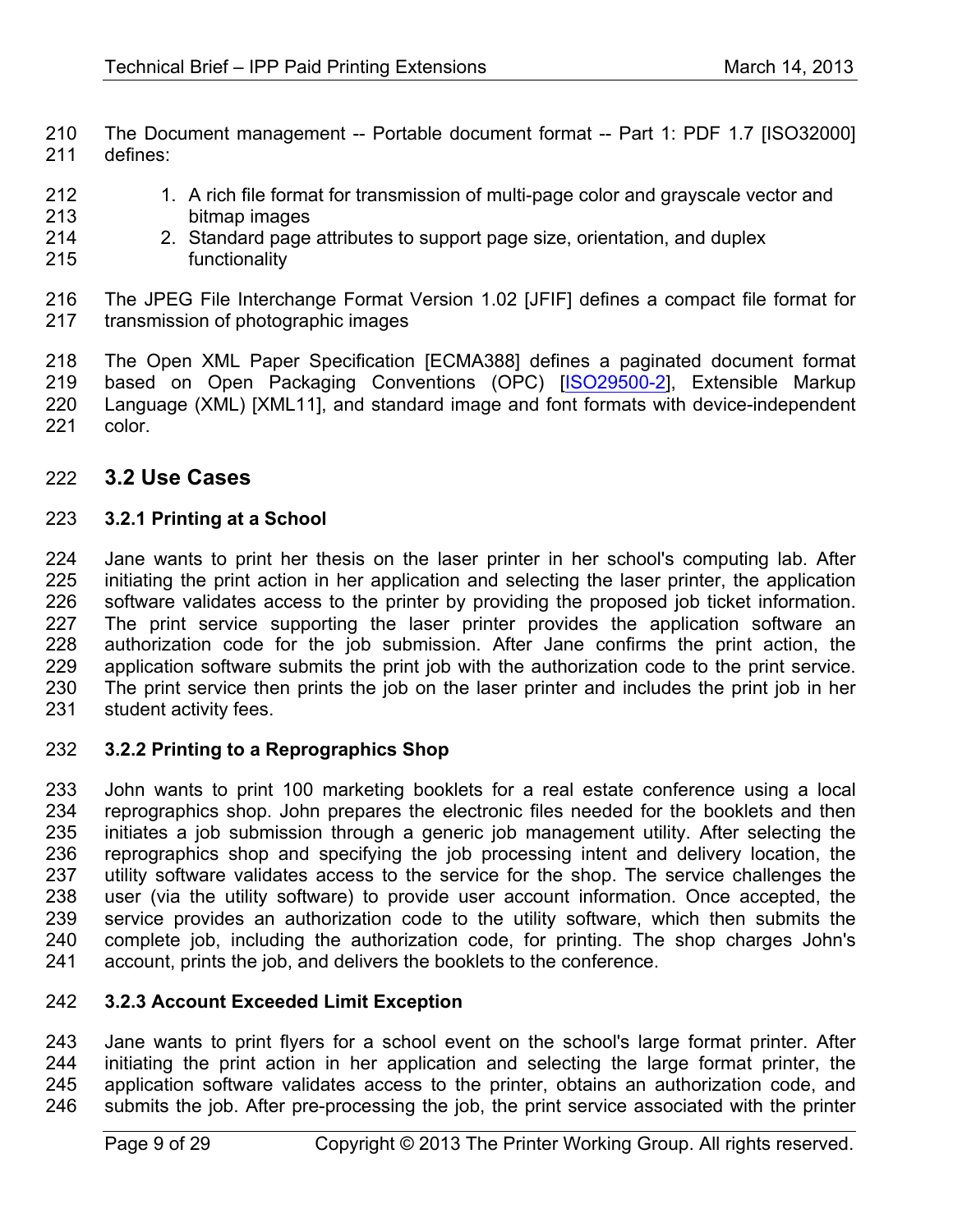determines that Jane's account lacks sufficient funds to complete the print job and stops the job from printing, adding status information to the job indicating the reason. The application software queries the print service for the job status and presents the issue to Jane. Jane then visits the web page provided by the print service to add additional printing credits to her school activity account. The print service then resumes processing of the job, printing the flyers on the large format printer.

# **3.3 Out of Scope**

- The following are considered out of scope for this specification:
- 255 1. The actual method of payment for Paid Imaging Services, and
- 2. Definition of new HTTP authentication methods.

## **3.4 Design Requirements**

- The design requirements for the IPP Paid Printing Extension specification are:
- 259 1. Define HTTP authorization extensions and requirements; 2. Follow the naming conventions defines in IPP/1.1: Model and Semantics [RFC2911], including keyword value case (lower) and hyphenation requirements; 3. Define attributes and values to support Paid Imaging Services; 4. Amend operation semantics to support Paid Imaging Services; 5. Support printing with vender-neutral Client software from any Client to any Printer using a variety of discovey protocols, IPP for the transport, and standard document formats.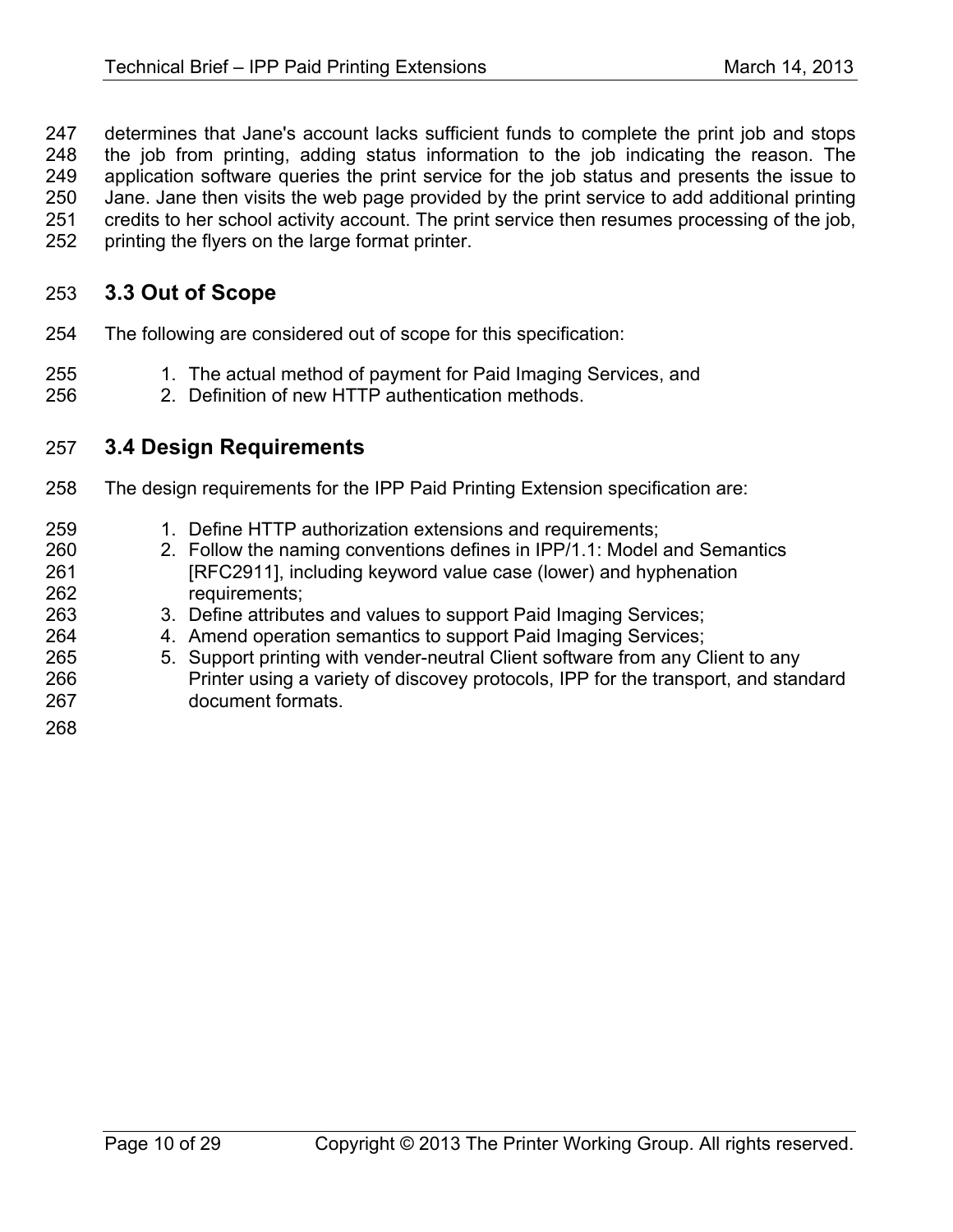# **4. Extensions for Paid Printing Services**

 This document defines new attributes, enum values for the "finishings" Job Template attribute, keyword values for the "job-state-reasons" Job Description attribute, and status codes for the Create-Job, Print-Job, Print-URI, and Validate-Job operations that allow you to provide IPP-based paid printing services. Figure 1 shows a typical paid printing interaction between a Client and Printer.

 The "printer-charge-info-uri" Printer attribute provides a URL that allows Users to manage paid printing accounts on the Printer. Typically this web page will allow new users to sign up for the paid printing service, purchase additional pages/credits for printing, manage queued jobs, and so forth.

279 The "job-authorization-uri" (section 6.1.2) operation attribute allows a Printer to provide an<br>280 authorization code to the Client that is used in subsequent iob creation requests to obtain a authorization code to the Client that is used in subsequent job creation requests to obtain a printout. The valid time period, number of print jobs, and/or number of pages for an authorization code is specific to the implementation. However, since there is no way for the Client to tell the Printer it will not be using the authorization code, the Printer SHOULD automatically expire the provided URI after a suitable period of time longer than 60 seconds. Printers notify Clients that they require a "job-authorization-uri" value in a print job creation request by including the attribute name in the "printer-mandatory-job- attributes" Printer attribute. Printers notify Clients that a "job-authorization-uri" value is no longer valid by returning the client-error-attributes-or-values-not-supported status code and placing the "job-authorization-uri" attribute in the unsupported attributes group of the response.

 The "job-impressions-estimated" (section 6.1.3) operation attribute allows the Client to supply an estimate of the number of impressions or sides that will be submitted for printing.

 The "charge-info-message" (section 6.1.1) operation attribute allows the Printer to return a localized message to the Client tailored to the requesting user. The message is typically the current status of the account (number of pages/amount of credit remaining) but can also contain account-specific error messages when the account cannot be used for printing. Once a job is created, the "job-charge-info" (section 6.3.1) Job Description attribute provides any updated account information for that job.

 Account issues that are discovered at validation or job creation time are reported using the new status codes defined in section 8.3. Once a job has been created, these same issues are reported in the "job-state-reasons" (section 8.2) Job Description attribute with the corresponding keyword values.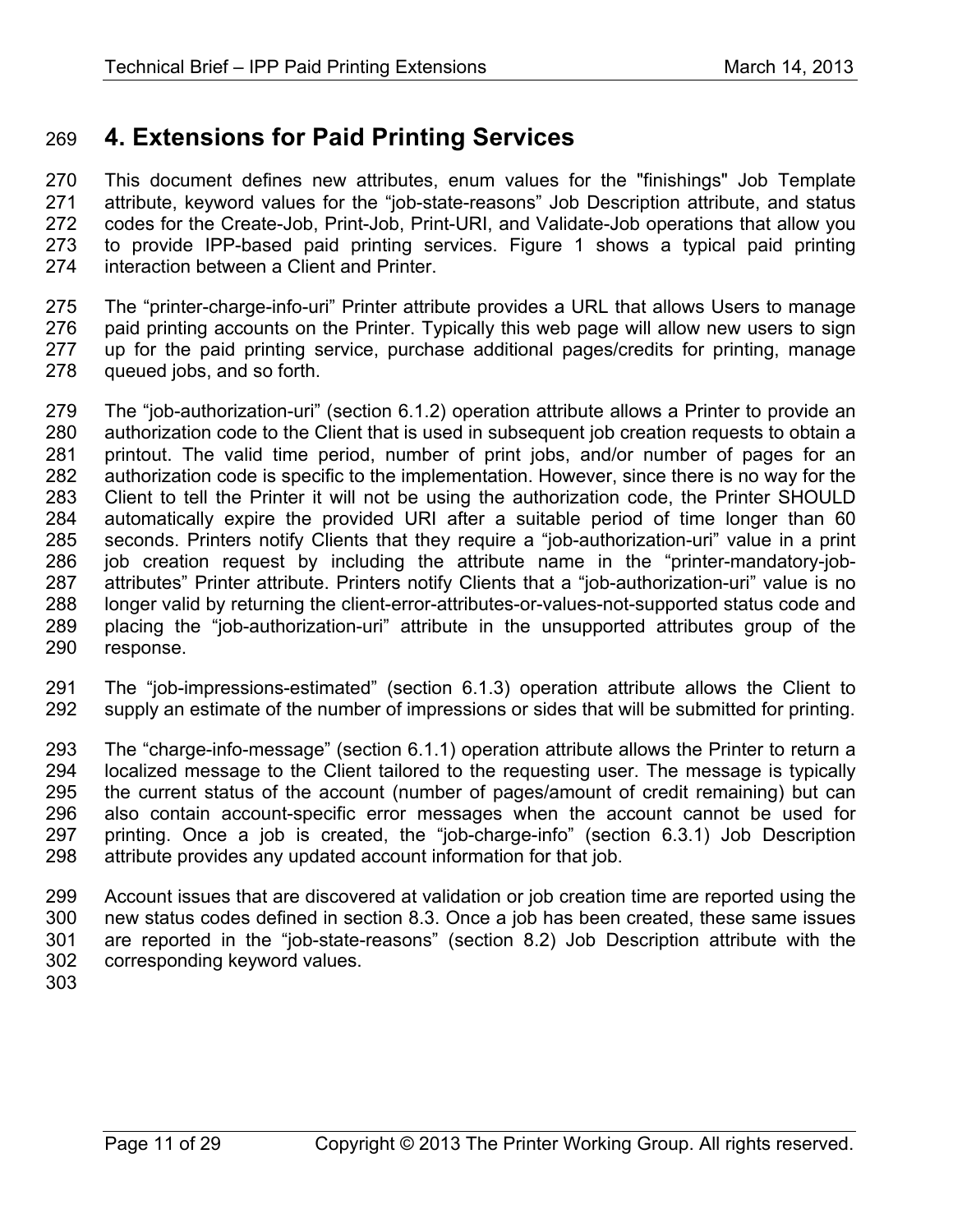```
304 Client Printer
305 POST Validate-Job Request \rightarrow306 ⇠ 401 Unauthorized
307 WWW-Authenticate: Basic realm="Example"<br>308 POST Validate-Job Request ->
308 POST Validate-Job Request ⇢
309 Authentication: Basic dGVzdDp0ZXN0MTIzCg==
310 job-impressions-estimated=20
311 ⇠ 200 OK
312 Validate-Job Response = successful-ok
313 charge-info-message="14 pages in account."
                             job-authorization-uri = "urn:uuid:..."315 POST Print-Job Request →><br>316 Muthentication: Basic dGV
316 Authentication: Basic dGVzdDp0ZXNOMTIzCg==<br>317    iob-authorization-uri = "urn:uuid:..."
317 job-authorization-uri = "urn:uuid:..."
318 <20 page document><br>319
319 ⇠ 200 OK
320 Print-Job Response = successful-ok
321 charge-info-message="14 pages in account."
322 job-id=1234
323 job-state=pending
324 job-state-reasons="none"
325 POST Get-Job-Attributes Request →→<br>326 Authentication: Basic dGVzdDp0ZXNO
326 Authentication: Basic dGVzdDp0ZXN0MTIzCg==
327 job-id=1234<br>328
328 ⇠ 200 OK
329 Get-Job-Attributes Response = successful-ok
330 job-charge-info="6 pages in account."
331 job-impressions-completed=8
332 job-state=processing
                             job-state-reasons="job-printing"
334 POST Get-Job-Attributes Request →><br>335 Authentication: Basic dGVzdDp0ZXN
335 Authentication: Basic dGVzdDp0ZXN0MTIzCg==
336 job-id=1234<br>337
337 ⇠ 200 OK
338 Get-Job-Attributes Response = successful-ok
339 job-charge-info="Need to order more pages."
340 job-impressions-completed=14
341 job-state=processing-stopped
                             job-state-reasons="account-limit-reached"
343<br>344
        ... User Visits printer-charge-info-uri to order 10 more pages ...
345
346 POST Get-Job-Attributes Request →><br>347 Authentication: Basic dGVzdDp0ZXN
347 Authentication: Basic dGVzdDp0ZXN0MTIzCg==
348 job-id=1234<br>349
349 ⇠ 200 OK
350 Get-Job-Attributes Response = successful-ok
351 job-charge-info="20 pages charged."
352 job-impressions-completed=20
353 job-state=completed
                             job-state-reasons="none"
```
#### **Figure 1 - Typical Paid Printing Sequence Diagram**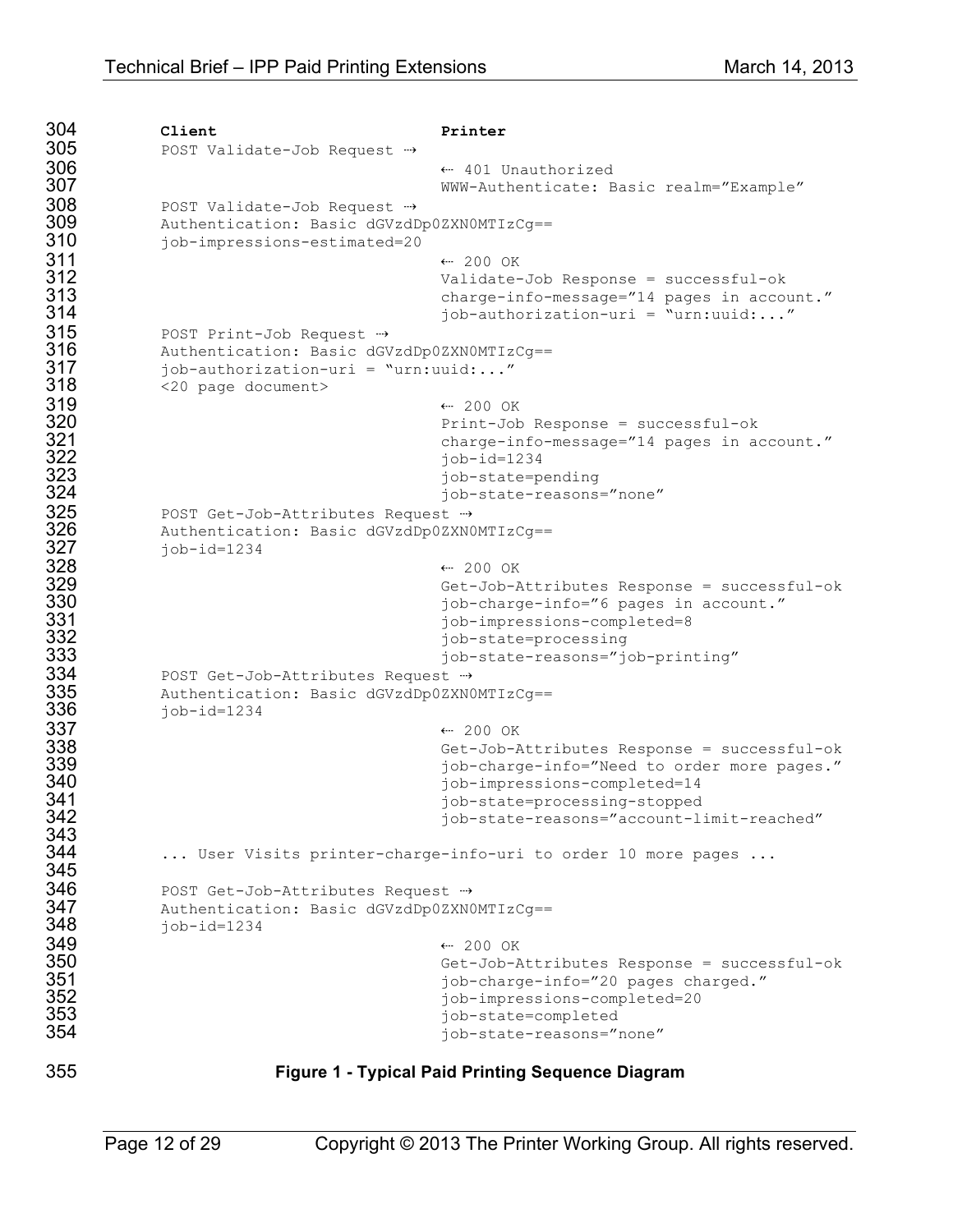# **4.1 User Accounts vs. Payment/Billing Accounts**

 Printers that support multiple payment or billing options for each user account can support them via the "job-account-id" and "job-accounting-user-id" Job Template attributes. Printers notify Clients that they require these values in a print job creation request by including the corresponding attribute names in the "printer-mandatory-job-attributes" Printer attribute.

## **4.2 PIN/Passcode Printing**

 Printers support PIN/passcode printing using the "job-password" and "job-password- encryption" operation attributes. Jobs created with these attributes MUST be placed in the 'pending-held' state with the 'job-password-wait' keyword added to the "job-state-reasons" Job Description attribute.

 When the User later enters the PIN/passcode on the Printer, the job is placed in the 'pending' or 'processing' state and the 'job-password-wait' keyword is removed from the "job-state-reasons" Job Description attribute.

## **4.3 Release Printing**

 Printers can act as "release printing" services for one or more associated output devices, where print jobs are spooled and later released by the User at an output device by entering a PIN/passcode (see section 4.2), swiping an identification card, or providing other identification to the associated Printer.

 Jobs submitted to such a Printer MUST be placed in the 'pending-held' state with the 'job- release-wait' keyword added to the "job-state-reasons" Job Description attribute. When the User later releases the job at an output device, the job is placed in the 'pending' or 'processing' state and the 'job-release-wait' keyword is removed from the "job-state-reasons" Job Description attribute.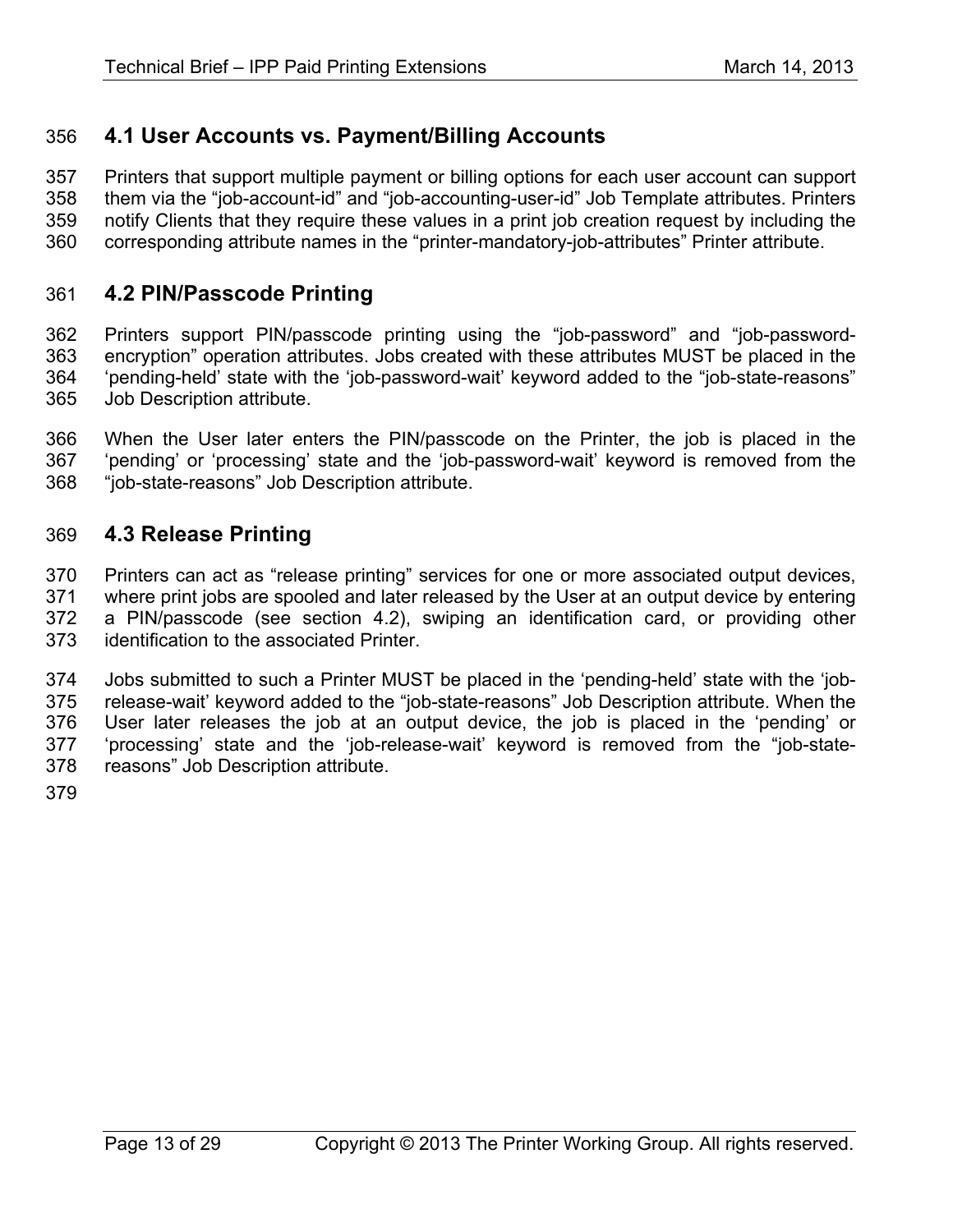# **5. HTTP Authentication - Default Username**

 Printers supporting Basic authentication [RFC2617] MUST support a default username specified in the WWW-Authenticate header. For example:

```
383 WWW-Authenticate: Basic realm="Example Printer" username="guest"
```
 Printers supporting Digest authentication [RFC2617] MUST support a default username specified in the WWW-Authenticate header. For example:

```
386 WWW-Authenticate: Digest realm="Example Printer" \
               nonce="0123456789abcdefg" username="guest"
```
 The default username MAY be changed or disabled through the Printer's web interface or other mechanisms.

# **6. IPP Attributes**

## **6.1 Operation Attributes**

#### **6.1.1 charge-info-message (text)**

 The "charge-info-message" operation attribute provides a localized message concerning any paid printing charge information, typically the remaining balance on the requesting user's account. Printers that implement paid printing services SHOULD return this attribute in response to a Create-Job, Print-Job, Print-URI, or Validate-Job request.

### **6.1.2 job-authorization-uri (uri)**

 The "job-authorization-uri" operation attribute specifies an implementation-specific URI representing an authorization or reservation code for a print job creation request. It is returned by the Validate-Job operation (section 7.2) and supplied in the Create-Job, Print-Job, and Print-URI operations (section 7.1).

 Printers that support this attribute MUST also support the "job-authorization-uri-supported" (section 6.4.1) Printer attribute.

### **6.1.3 job-impressions-estimated (integer(1:MAX))**

 The "job-impressions-estimated" operation attribute specifies the estimated number of impressions (sides) that will be submitted in a subsequent print job creation request. It is supplied in a Validate-Job request (section 7.2) when supporting accounting or paid printing services.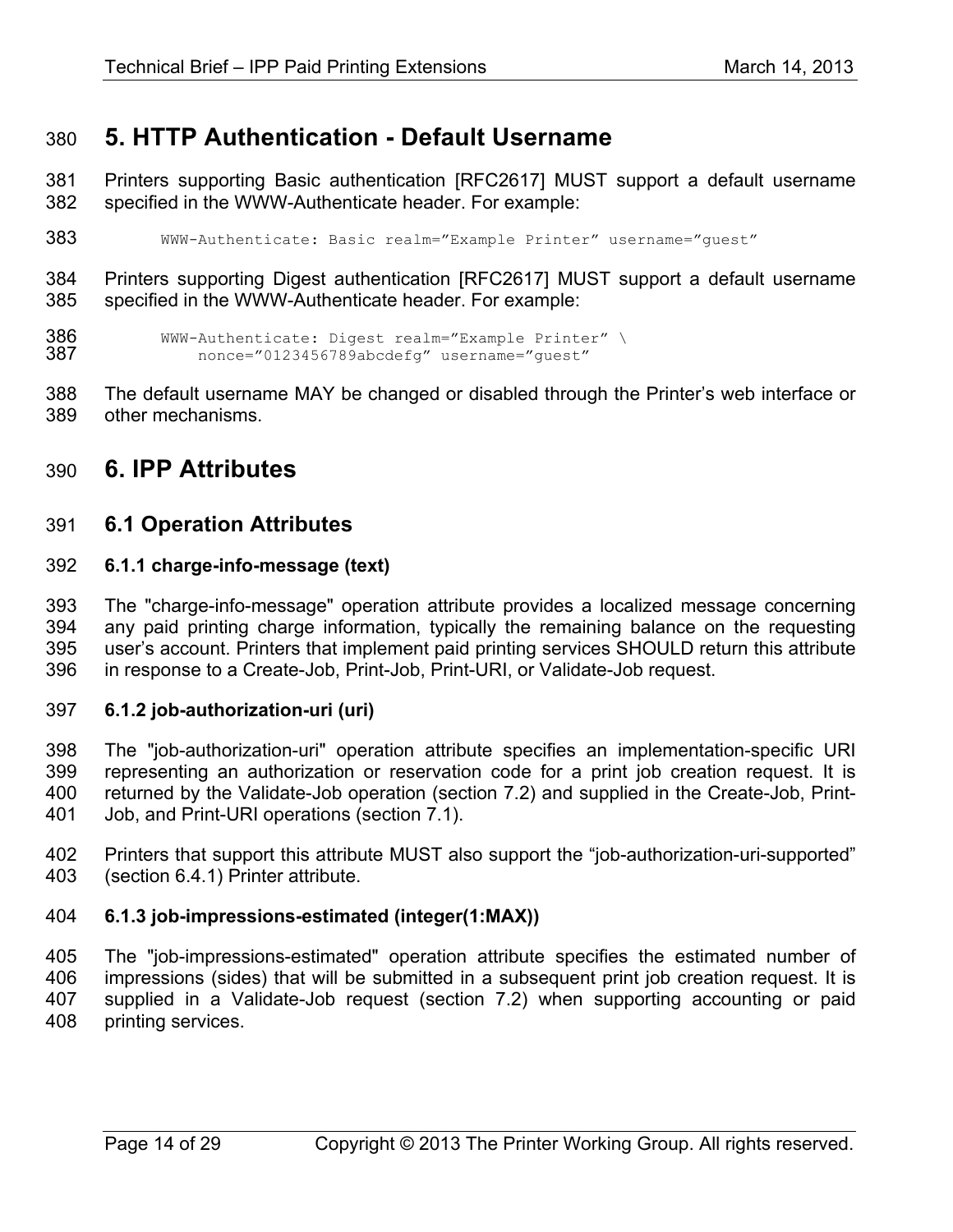### **6.1.4 profile-uri-actual (uri)**

 The "profile-uri-actual" operation attribute is returned by the Validate-Job operation (section 7.2) and specifies which ICC color profile will be used by the Printer for the given Job Template attributes. This attribute MUST be supported if the "printer-icc-profiles" Printer attribute is supported.

The ICC profile can be used for Client-based color matching and soft proofing.

## **6.2 Job Template Attributes**

#### **6.2.1 print-scaling (type2 keyword)**

 The REQUIRED "print-scaling" Job Template attribute specifies how the Printer scales the document data to fit the requested media. Standard keywords are:

- 'auto'; if the "ipp-attribute-fidelity" attribute is true or the document is larger than the requested media, scale the document using the 'fit' method if the margins are non- zero, otherwise scale using the 'fill' method. If the "ipp-attribute-fidelity" attribute is false or unspecified and the document is smaller than the requested media, scale using the 'none' method.
- 'auto-fit'; if the "ipp-attribute-fidelity" attribute is true or the document is larger than the requested media, scale the document using the 'fit' method. Otherwise, scale using the 'none' method.
- 'fill'; scale the document to fill the requested media size, as would be used to produce a borderless print, preserving the aspect ratio of the document data.
- 'fit'; scale the document to fit the printable area of the requested media size, preserving the aspect ratio of the document data.
- 'none'; do not scale the document to fit the requested media size. If the document is larger than the requested media, center and clip the resulting output. If the document is smaller than the requested media, center the resulting output.
- The 'auto' value is typically the default. This attribute MUST control the scaling of the supported IPP Everywhere MIME media types - "application/openxps", "application/pdf", 436 "image/jpeg", and "image/pwg-raster" - and SHOULD control the scaling of document data<br>437 in other formats. in other formats.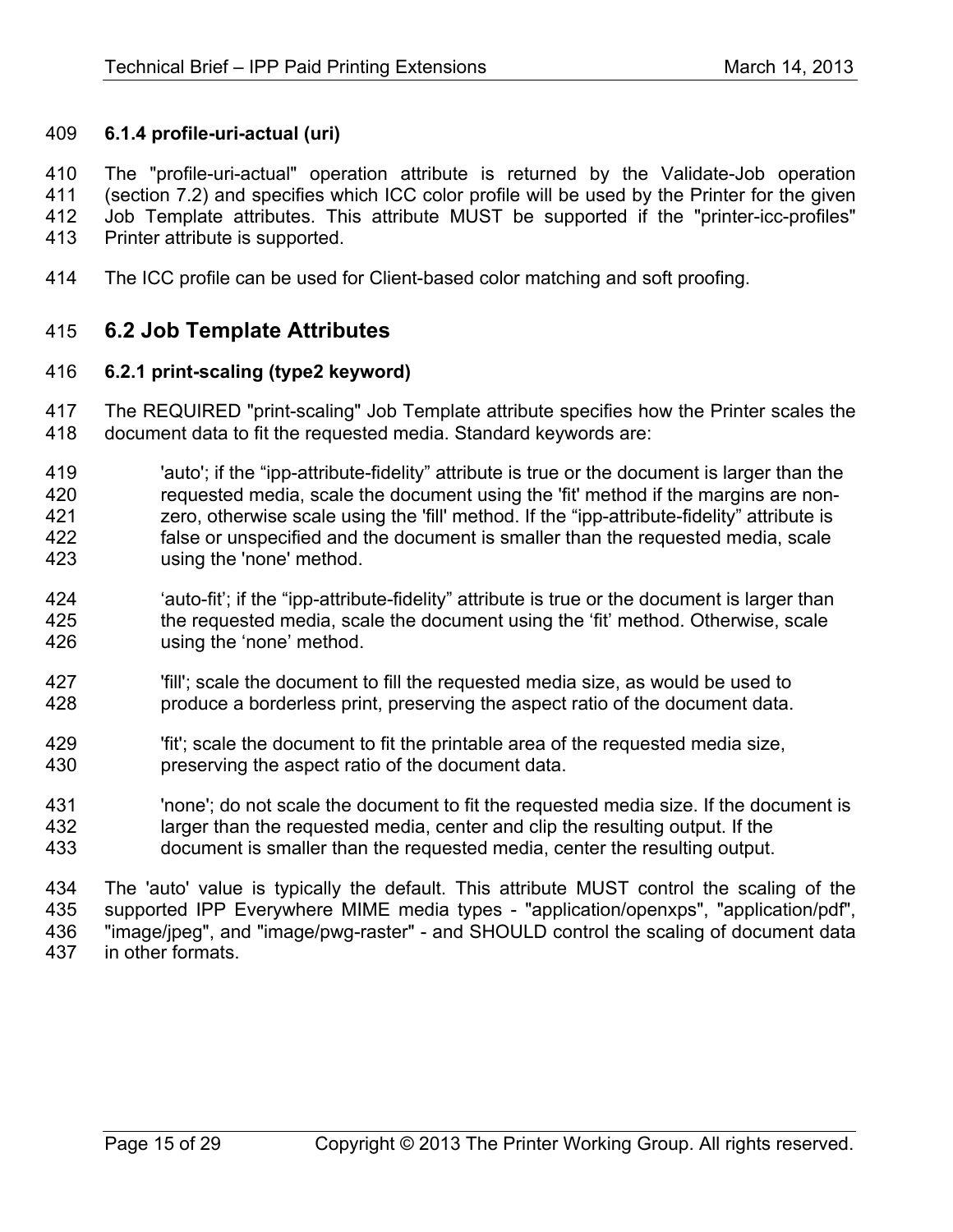# **6.3 Job Description Attributes**

### **6.3.1 job-charge-info (text)**

 The RECOMMENDED "job-charge-info" Job Description attribute provides a localized message concerning any paid printing charge information, typically the cost charged to the requesting user's account.

### **6.4 Printer Description Attributes**

#### **6.4.1 job-authorization-uri-supported (boolean)**

 The "job-authorization-uri-supported" Printer attribute specifies whether the "job- authorization-uri" (section 6.1.2) operation attribute is supported. This attribute is REQUIRED if the "job-authorization-uri" operation attribute is supported.

#### **6.4.2 jpeg-k-octets-supported (rangeOfInteger(0:MAX))**

 The "jpeg-k-octets-supported" Printer attribute specifies the upper and lower bounds of total sizes of JFIF jobs in K octets, i.e., in units of 1024 octets. The lower bound is always 0. Printers that support the "image/jpeg" MIME media type MUST support this attribute.

#### **6.4.3 jpeg-x-dimension-supported (rangeOfInteger(0:65535))**

 The "jpeg-x-dimension-supported" Printer attribute specifies the maximum horizontal dimension of JFIF jobs in samples per line. Persuant to the JPEG File Information Format Version 1.02 [JFIF], the lower bound is always 0. Printers that support the "image/jpeg" MIME media type MUST support this attribute.

### **6.4.4 jpeg-y-dimension-supported (rangeOfInteger(1:65535))**

458 The "jpeg-y-dimension-supported" Printer attribute specifies the maximum vertical<br>459 dimension of JFIF iobs in lines Persuant to the JPEG File Information Format Version 1.02 dimension of JFIF jobs in lines. Persuant to the JPEG File Information Format Version 1.02 [JFIF], the lower bound is always 1. Printers that support the "image/jpeg" MIME media type MUST support this attribute.

#### **6.4.5 landscape-orientation-requested-preferred (type2 enum)**

 The REQUIRED "landscape-orientaiton-requested-preferred" Printer attribute specifies the preferred landscape orientation for documents, typically to account for the correct orientation of envelopes. Valid values are 4 for 90 degrees counter-clockwise and 5 for 90 degrees clockwise.

 Clients SHOULD use this attribute to either provide landscape documents in the preferred orientation or provide the value of this attribute in the "orientation-requested" Job Template attribute (if supported by the Printer as indicated by the "orientation-requested-supported" attribute) at the time of job creation.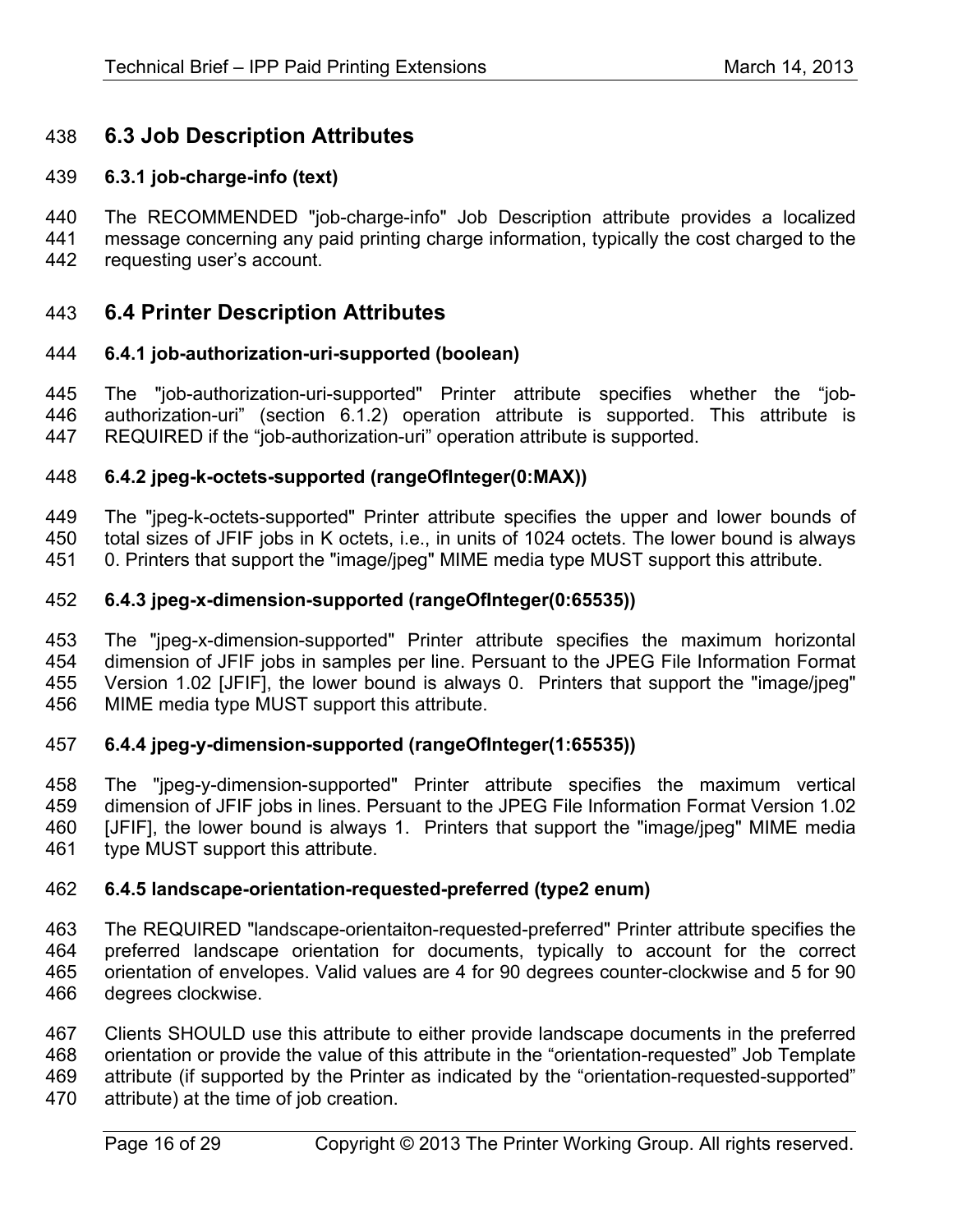### **6.4.6 pdf-k-octets-supported (rangeOfInteger(0:MAX))**

The "pdf-k-octets-supported" Printer attribute specifies the upper and lower bounds of total

 sizes of PDF jobs in K octets, i.e., in units of 1024 octets. The lower bound is always 0. Printers that support the "application/pdf" MIME media type MUST support this attribute.

## **6.4.7 pdf-versions-supported (1setOf type2 keyword)**

 The "pdf-versions-supported" Printer attribute specifies the supported versions of documents using the "application/pdf" MIME media type. Printers that support the "application/pdf" MIME media type MUST support this attribute.

- The following keyword values are defined:
- 'adobe-1.3'; PDF files conforming to Adobe PDF Language Reference, Version 1.3 [ADOBEPDF1.3]
- 'adobe-1.4'; PDF files conforming to Adobe PDF Language Reference, Version 1.4 [ADOBEPDF1.4]
- 'adobe-1.5'; PDF files conforming to Adobe PDF Language Reference, Version 1.5 [ADOBEPDF1.5]
- 'adobe-1.6'; PDF files conforming to Adobe PDF Language Reference, Version 1.6 [ADOBEPDF1.6]
- 'iso-32000-1\_2008'; PDF files conforming to Document management—Portable document format—Part 1: PDF 1.7 [ISO32000-1] are supported
- 'none'; PDF files are not supported
- 491 'pwg-5102.3'; PDF files conforming to Portable Document Format: Image<br>492 Streamable (PDF/is) IPWG5102.31 Streamable (PDF/is) [PWG5102.3]

### **6.4.8 print-scaling-default (type2 keyword)**

 The REQUIRED "print-scaling-default" Printer attribute provides the default value supplied by the Printer if the Client omits the "print-scaling" (section 6.2.1) Job Template attribute from a print job creation request.

### **6.4.9 print-scaling-supported (1setOf type2 keyword)**

 The REQUIRED "print-scaling-supported" Printer attribute lists the supported values for the "print-scaling" (section 6.2.1) Job Template attribute. Printers MUST support all of the listed values for the supported IPP Everywhere MIME media types - "application/openxps", "application/pdf", "image/jpeg", and "image/pwg-raster".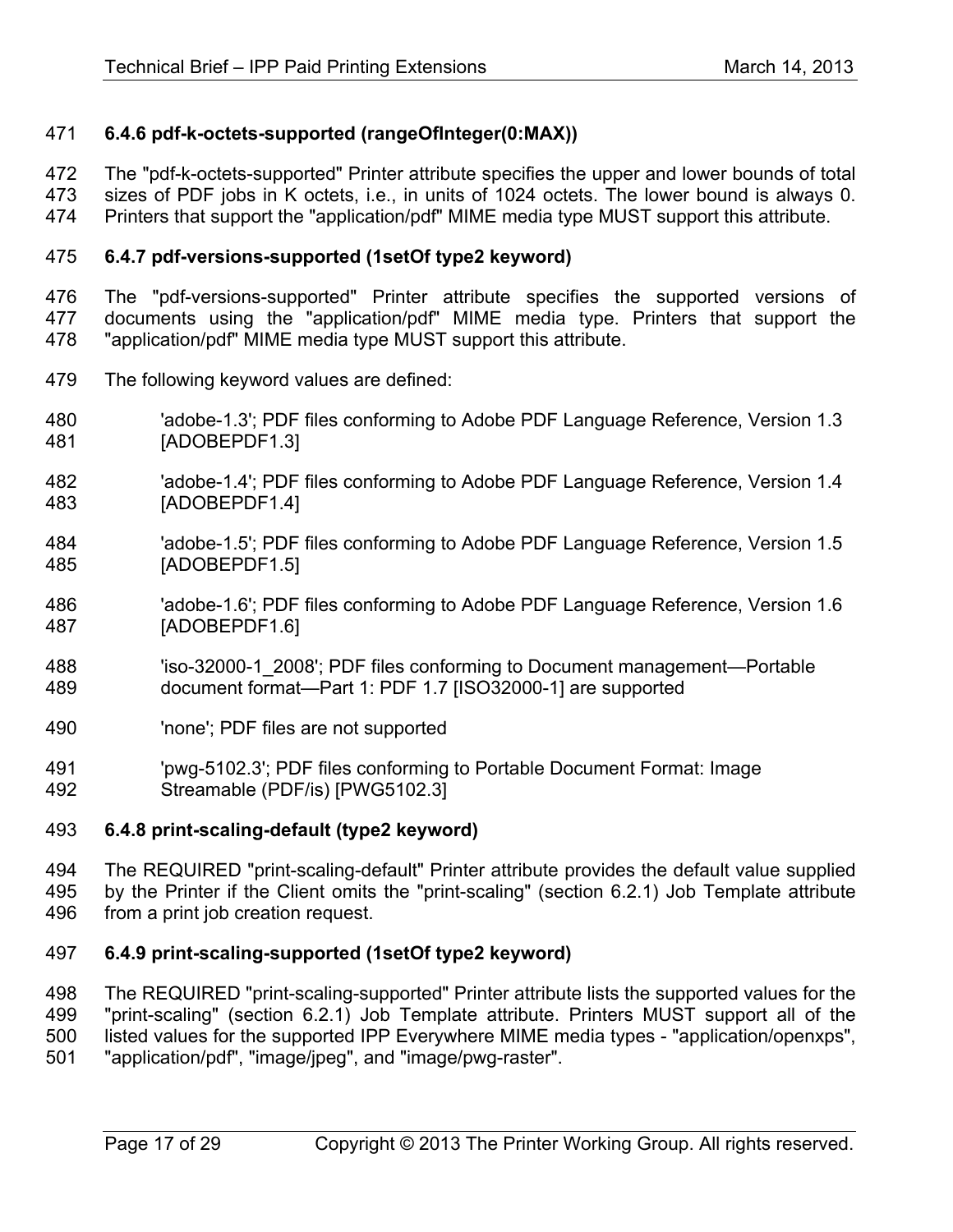### **6.4.10 printer-dns-sd-name (name(63))**

 The REQUIRED READ-WRITE "printer-dns-sd-name" Printer attribute provides the current Bonjour service name for the Printer. For example, if the Printer registers "Example Make 505 and Model. ipp. tcp, print.local.", this attribute would contain "Example Make and Model".

### **6.4.11 printer-kind (1setOf type2 keyword)**

 The REQUIRED "printer-kind" Printer attribute lists the kinds of printing that are supported by the Printer. The following keywords are defined:

- 'disc'; the Printer supports printing on optical discs such as printable CD-Rs and DVD-Rs
- 'document'; the Printer supports standard document printing on US Letter, US Legal, US Tabloid, ISO A4, and/or ISO A3 media
- 'envelope'; the Printer supports printing on envelopes
- 'label'; the Printer supports printing on cut labels
- 'photo'; the Printer supports printing with photographic print quality
- 'receipt'; the Printer supports printing receipts on continuous rolls
- 'roll'; the Printer supports printing documents or photos on continuous rolls

# **7. Additional Semantics for Existing Operations**

## **7.1 Create-Job, Print-Job, and Print-URI**

Printers that support paid print services MAY accept the "job-authorization-uri" (section

 6.1.2) operation attribute and SHOULD return the "charge-info-message" (section 6.1.1) operation attribute.

## **7.2 Validate-Job**

 The Validate-Job operation is used to validate access to the Printer, validate and resolve any conflicts in the Job Template attributes that will be used in a subsequent Create-Job or Print-Job request, and determine the optimal raster parameters for printing.

### **7.2.1 Validate-Job Request**

 Printers SHOULD accept the "job-impressions-estimated" (section 6.1.3) operation attribute.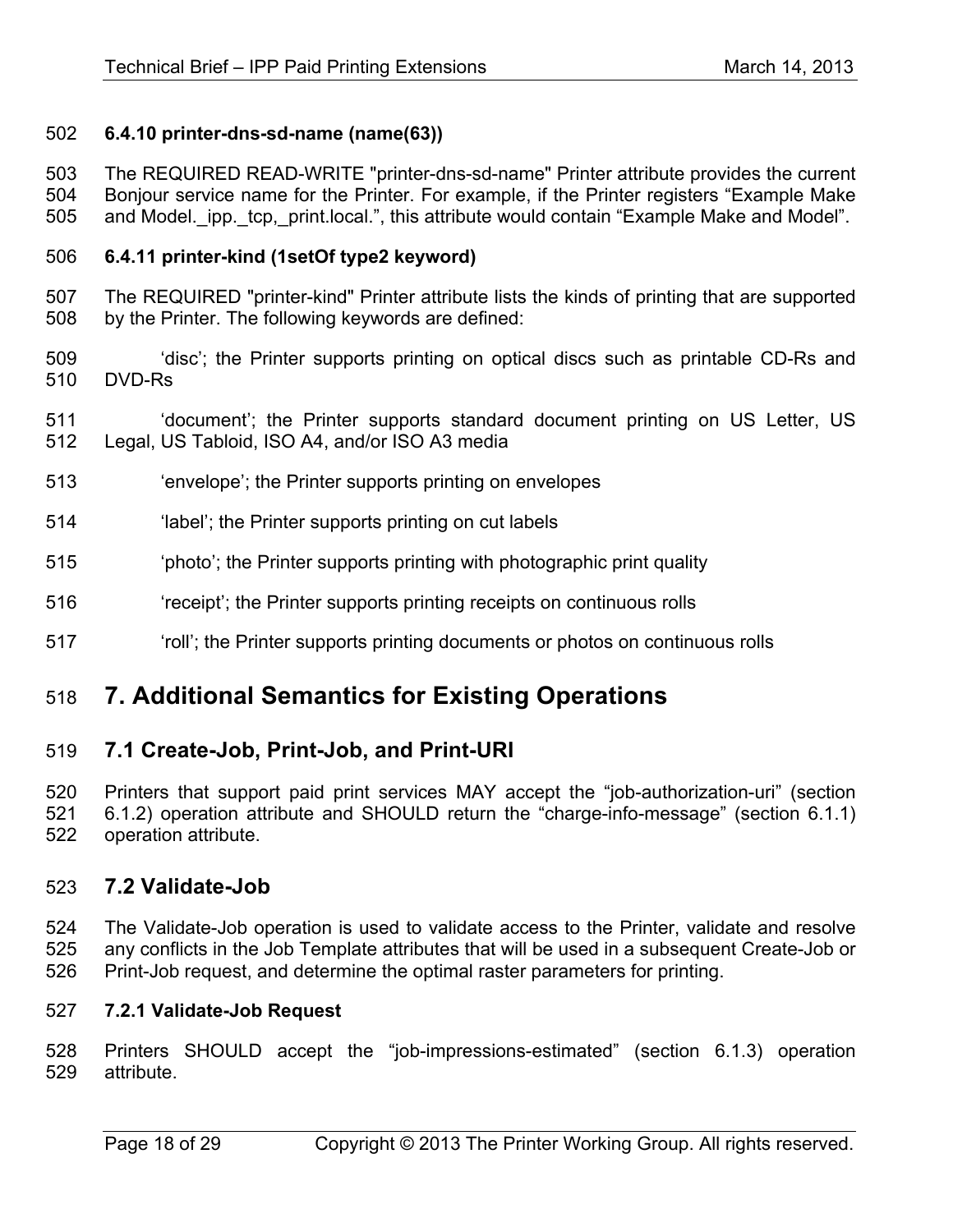### **7.2.2 Validate-Job Response**

 Printers SHOULD return the "charge-info-message" (section 6.1.1) and "job-authorization- uri" (section 6.1.2) operation attributes. Printers that support the "printer-icc-profiles" Printer attribute MUST return the "profile-uri-actual" (section 6.1.4) operation attribute in the Validate-Job response.

# **8. Additional Values for Existing Attributes**

## **8.1 finishings (1setOf type2 enum)**

 Note: These are currently implemented in the vendor space (0x40000046 to 0x40000064) 538 by CUPS.

 This specification defines the following new values for the "finishings" attribute in order to support common finishing options available in office equipment and reprographics companies:

- 'punch-top-left' (70); Punch a single hole in the top left of the media
- 'punch-bottom-left' (71); Punch a single hole in the bottom left of the media
- 'punch-top-right' (72); Punch a single hole in the top right of the media
- 'punch-bottom-right' (73); Punch a single hole in the bottom right of the media
- 'punch-dual-left' (74); Punch two holes on the left side of the media
- 'punch-dual-top' (75); Punch two holes at the top of the media
- 'punch-dual-right' (76); Punch two holes on the right side of the media
- 'punch-dual-bottom' (77); Punch two holes at the bottom of the media
- 'punch-triple-left' (78); Punch three holes on the left side of the media
- 'punch-triple-top' (79); Punch three holes at the top of the media
- 'punch-triple-right' (80); Punch three holes on the right side of the media
- 'punch-triple-bottom' (81); Punch three holes at the bottom of the media
- 'punch-quad-left' (82); Punch four holes on the left side of the media
- 'punch-quad-top' (83); Punch four holes at the top of the media
- 'punch-quad-right' (84); Punch four holes on the right side of the media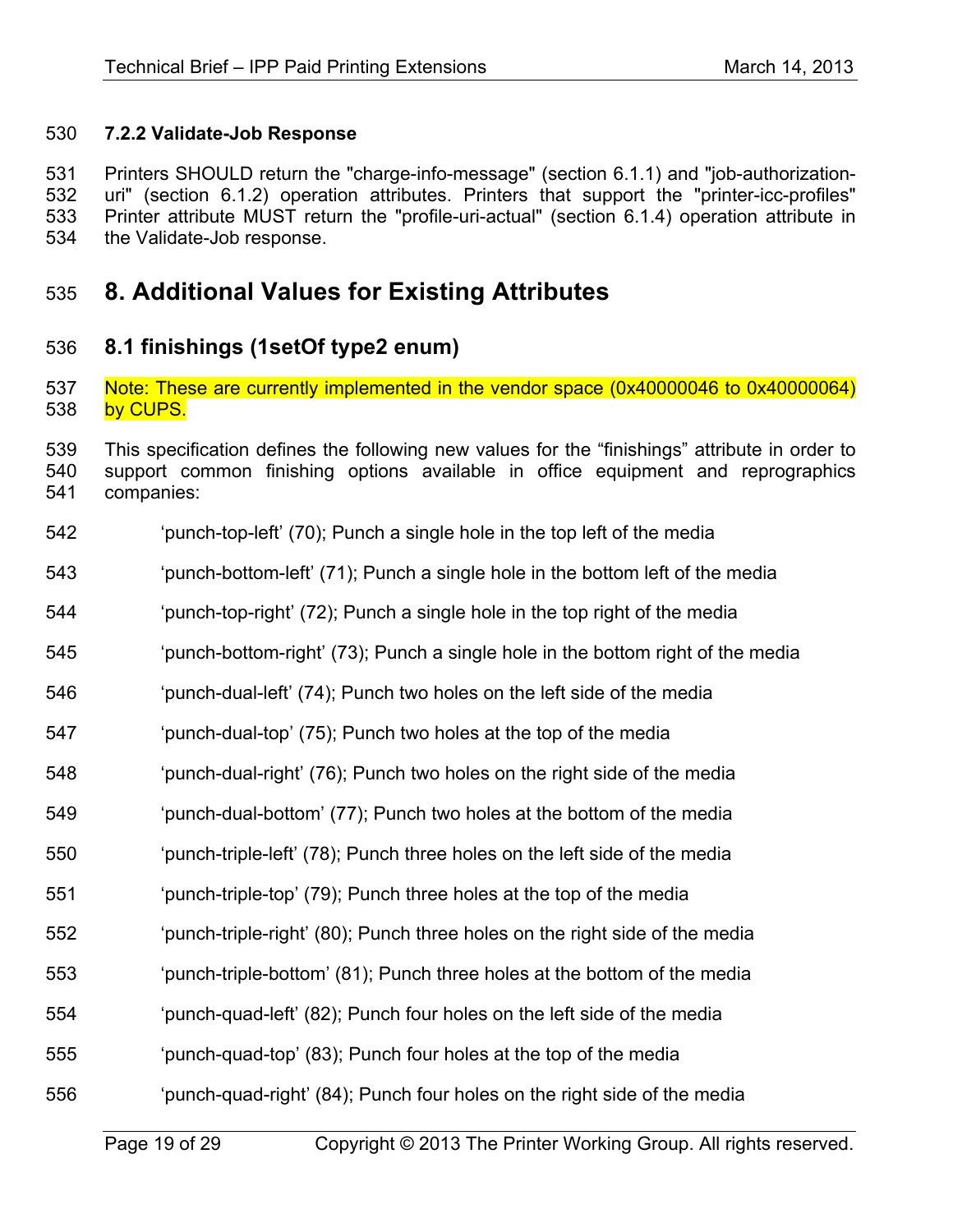| 557        | 'punch-quad-bottom' (85); Punch four holes at the bottom of the media                                                               |
|------------|-------------------------------------------------------------------------------------------------------------------------------------|
| 558        | 'fold-accordian' (90); Accordian-fold the paper vertically into four sections                                                       |
| 559<br>560 | 'fold-double-gate' (91); Fold the top and bottom quarters of the paper towards the<br>midline, then fold in half vertically         |
| 561        | 'fold-gate' (92); Fold the top and bottom quarters of the paper towards the midline                                                 |
| 562        | 'fold-half' (93); Fold the paper in half vertically                                                                                 |
| 563<br>564 | 'fold-half-z' (94); Fold the paper in half horizontally, then Z-fold the paper vertically<br>into three sections                    |
| 565        | 'fold-left-gate' (95); Fold the top quarter of the paper towards the midline                                                        |
| 566<br>567 | 'fold-letter' (96); Fold the paper into three sections vertically; sometimes also known<br>as a C fold                              |
| 568        | 'fold-parallel' (97); Fold the paper in half vertically two times, yielding four sections                                           |
| 569<br>570 | 'fold-poster' (98); Fold the paper in half horizontally and vertically; sometimes also<br>called a cross fold                       |
| 571        | 'fold-right-gate' (99), Fold the bottom quarter of the paper towards the midline                                                    |
| 572        | 'fold-z' (100); Fold the paper vertically into three sections, forming a Z                                                          |
| 573        | 8.2 job-state-reasons (1setOf type2 keyword)                                                                                        |
| 574        | This specification defines the following new values for the "job-state-reasons" attribute:                                          |
| 575<br>576 | 'account-info-needed'; Additional information is required, such as a "job-account-id"<br>or "job-accounting-user-id" value.         |
| 577        | 'account-closed'; The requesting user's account has been closed.                                                                    |
| 578<br>579 | 'account-limit-reached'; The requesting user's account has reached its limit and/or<br>exhausted any balance on the account.        |
| 580<br>581 | 'account-authorization-failed'; The "job-authorization-uri" attribute was not supplied<br>or the value supplied is no longer valid. |
| 582<br>583 | 'job-release-wait'; The job is held until released for printing on a particular output<br>device.                                   |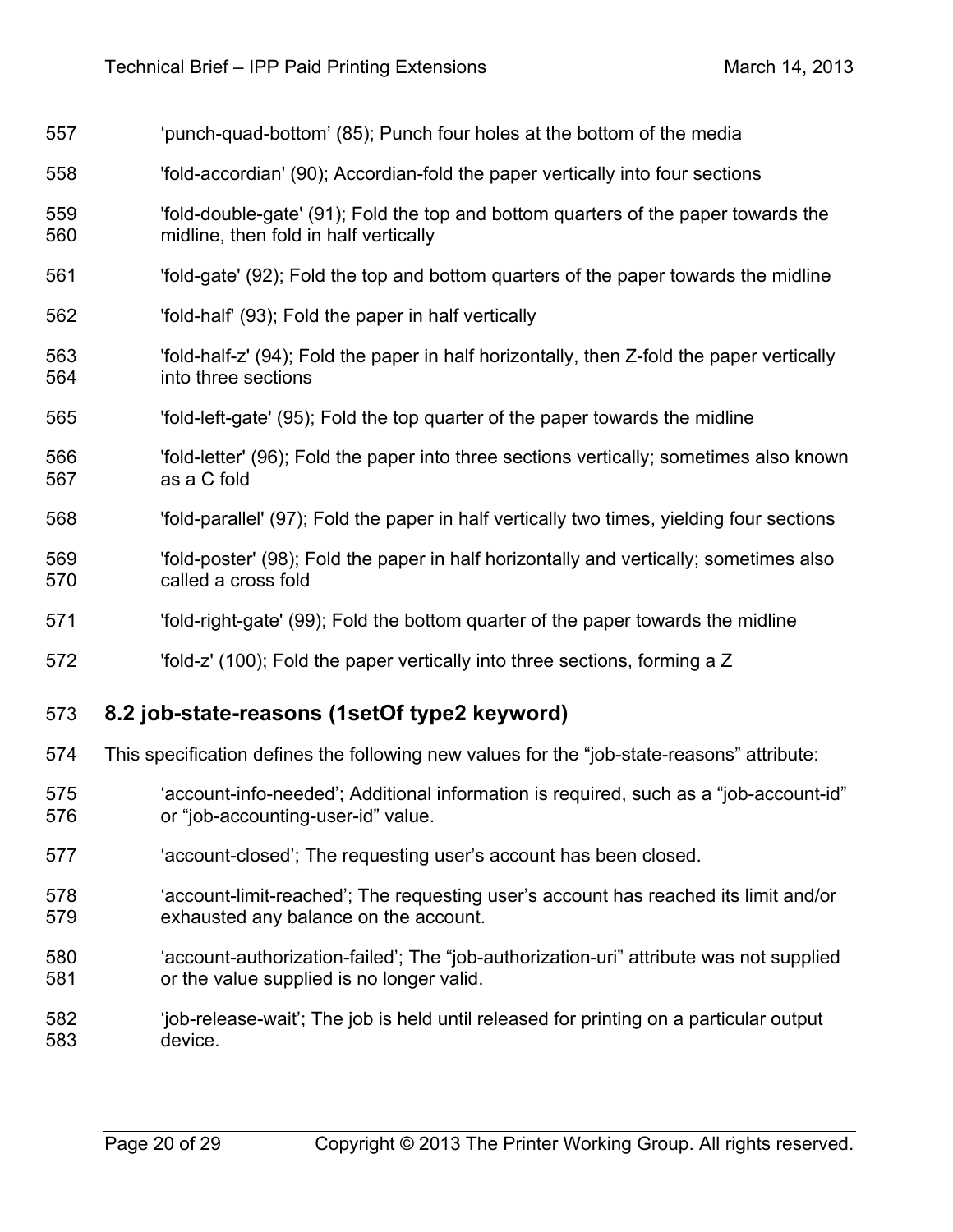# **8.3 Status Codes**

 This specification defines the following new status codes that may be returned by the Create-Job, Print-Job, Print-URI, or Validate-Job operations:

- Note: These are currently implemented by CUPS in the vendor space from 0x049C to 588 0x049F.
- client-error-account-info-needed (0x41C); The request is missing required account information such as the "requesting-user-name", "requesting-user-uri", "job-account-id", or "job-accounting-user-id".
- client-error-account-closed (0x41D); The requesting user's account has been closed.
- client-error-account-limit-reached (0x41E); The requesting user's account has reached its limit or exhausted any remaining balance.
- client-error-account-authorization-failed (0x41F); The print job creation request is missing the "job-authorization-uri" operation attribute or the supplied value is no longer valid.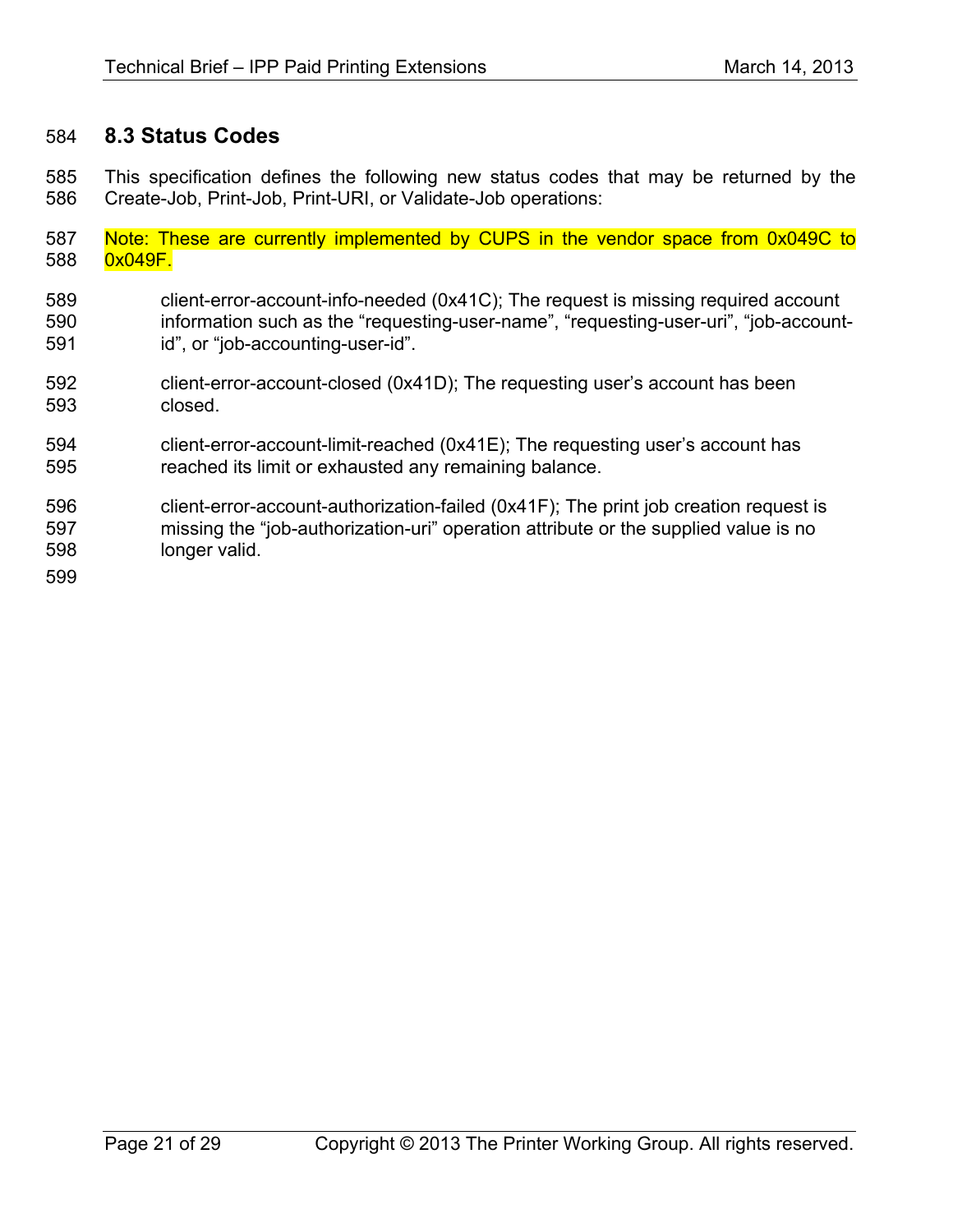# **9. Conformance Requirements**

 This section summarizes the Conformance Requirements detailed in the definitions in this document for Clients and Printers.

# **9.1 Conformance Requirements for Clients**

 In order for a Client to claim conformance to this specification, a Client MUST support the following:

1. The "print-scaling" (section 6.2.1) Job Template attribute

 2. The "print-scaling-default" (section 6.4.8) and "print-scaling-supported" (section 6.4.9) Printer attributes

# **9.2 Conformance Requirements for Printers**

- In order for a Printer to claim conformance to this specification, a Printer MUST support:
- 1. The "landscape-orientation-requested-preferred" (section 6.4.5) Printer attribute
- 2. The "print-scaling" (section 6.2.1) Job Template attribute
- 3. The "print-scaling-default" (section 6.4.8) and "print-scaling-supported" (section 6.4.9) Printer attributes
- 4. The "printer-dns-sd-name" (section 6.4.10) Printer attribute
- 5. The "printer-kind" (section 6.4.11) Printer attribute

 Printers that conform to HTTP Authentication: Basic and Digest Access Authentication [RFC2617] MUST support the "username" attribute in the "WWW-Authenticate" header (section 5).

 To claim conformance for the OPTIONAL "job-authorization-uri" (section 6.1.2) operation attribute, Printers MUST support the "job-authorization-uri-supported" (section 6.4.1) Printer attribute.

- Printers that support the "printer-icc-profiles" Printer attribute MUST support the "profile-uri-actual" (section 6.1.4) operation attribute.
- Printers that conform to the JPEG File Interchange Format Version 1.02 [JFIF] MUST support:
- 1. The "jpeg-k-octets-supported" (section 6.4.2) Printer attribute
- 2. The "jpeg-x-dimension-supported" (section 6.4.3) Printer attribute
- 3. The "jpeg-y-dimension-supported" (section 6.4.4) Printer attribute

 Printers that conform to the Document management -- Portable document format -- Part 1: PDF 1.7 [ISO32000] MUST support: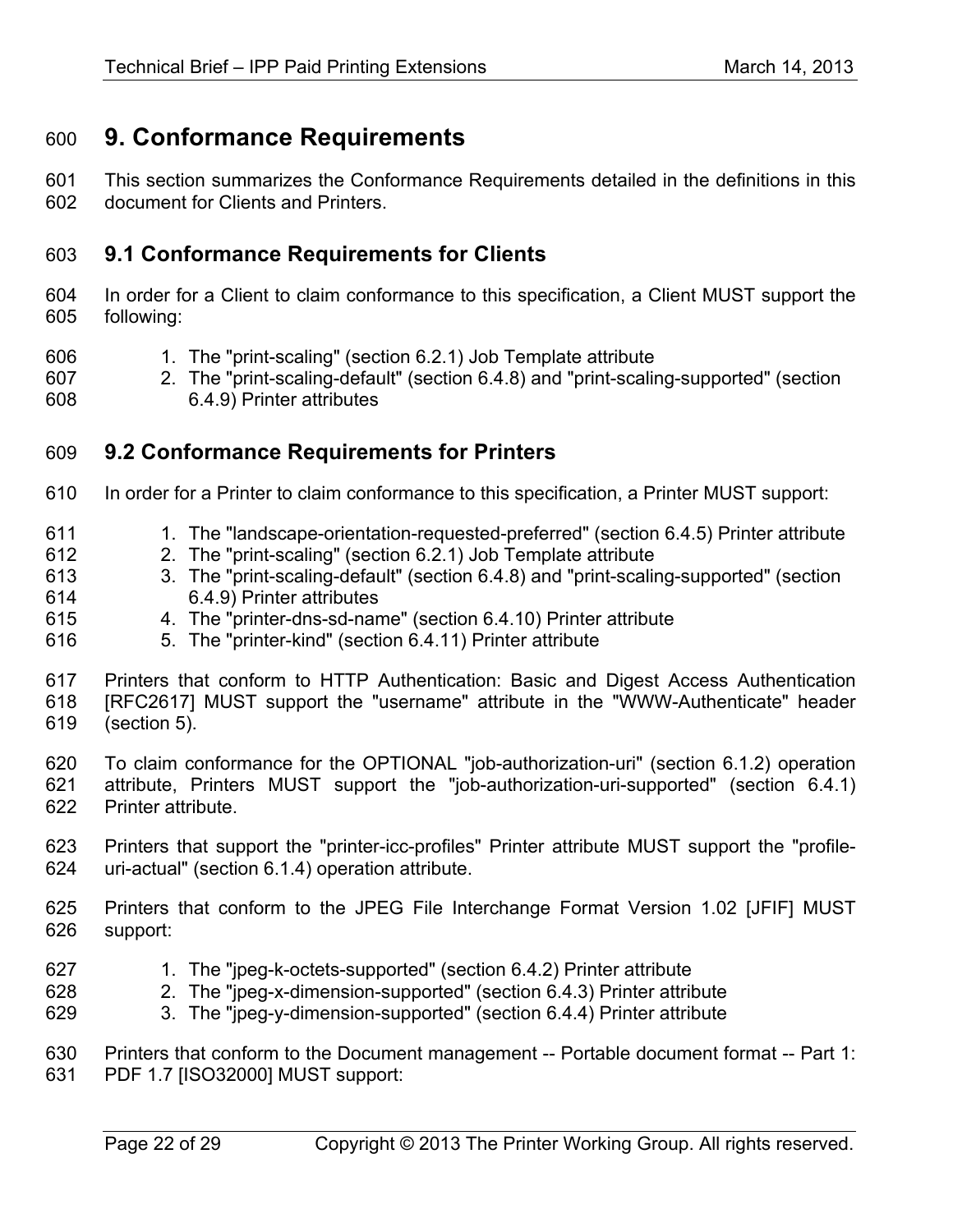- 1. The "pdf-k-octets-supported" (section 6.4.6) Printer attribute
- 2. The "pdf-versions-supported" (section 6.4.7) Printer attribute

# **10. Internationalization Considerations**

 For interoperability and basic support for multiple languages, conforming implementations MUST support the Universal Character Set (UCS) Transformation Format -- 8 bit (UTF-8) [STD63] encoding of Unicode [UNICODE] [ISO10646] and the Unicode Format for Network Interchange [RFC5198].

# **11. Security Considerations**

 The IPP extensions defined in this document require the same security considerations as defined in the IPP/1.1: Model and Semantics [RFC2911].

# **12. IANA Considerations**

[Editor's note: Replace references to PWG5100.PAID with the actual standard number.]

## **12.1 Attribute Registrations**

 The attributes defined in this document will be published by IANA according to the procedures in IPP Model and Semantics [RFC2911] section 6.2 in the following file:

- http://www.iana.org/assignments/ipp-registrations
- The registry entries will contain the following information:

| 649<br>650                      | Operation attributes:                                                                                                                                | Reference                                                            |
|---------------------------------|------------------------------------------------------------------------------------------------------------------------------------------------------|----------------------------------------------------------------------|
| 651<br>652<br>653<br>654<br>655 | charge-info-message (text)<br>job-authorization-uri (uri)<br>job-impressions-estimated (integer(1:MAX))<br>profile-uri-actual (uri)                  | [PWG5100.PAID]<br>[PWG5100.PAID]<br>[PWG5100.PAID]<br>[PWG5100.PAID] |
| 656<br>657                      | Job Template attributes:                                                                                                                             | Reference                                                            |
| 658<br>659                      | print-scaling (type2 keyword)                                                                                                                        | [PWG5100.PAID]                                                       |
| 660<br>661                      | Job Description attributes:                                                                                                                          | Reference                                                            |
| 662<br>663                      | job-charge-info (text)                                                                                                                               | [PWG5100.PAID]                                                       |
| 664<br>665                      | Printer Description attributes:                                                                                                                      | Reference                                                            |
| 666<br>667<br>668               | job-authorization-uri-supported (boolean)<br>jpeg-k-octets-supported (rangeOfInteger(0:MAX))<br>jpeg-x-dimension-supported (rangeOfInteger(0:65535)) | [PWG5100.PAID]<br>[PWG5100.PAID]<br>[PWG5100.PAID]                   |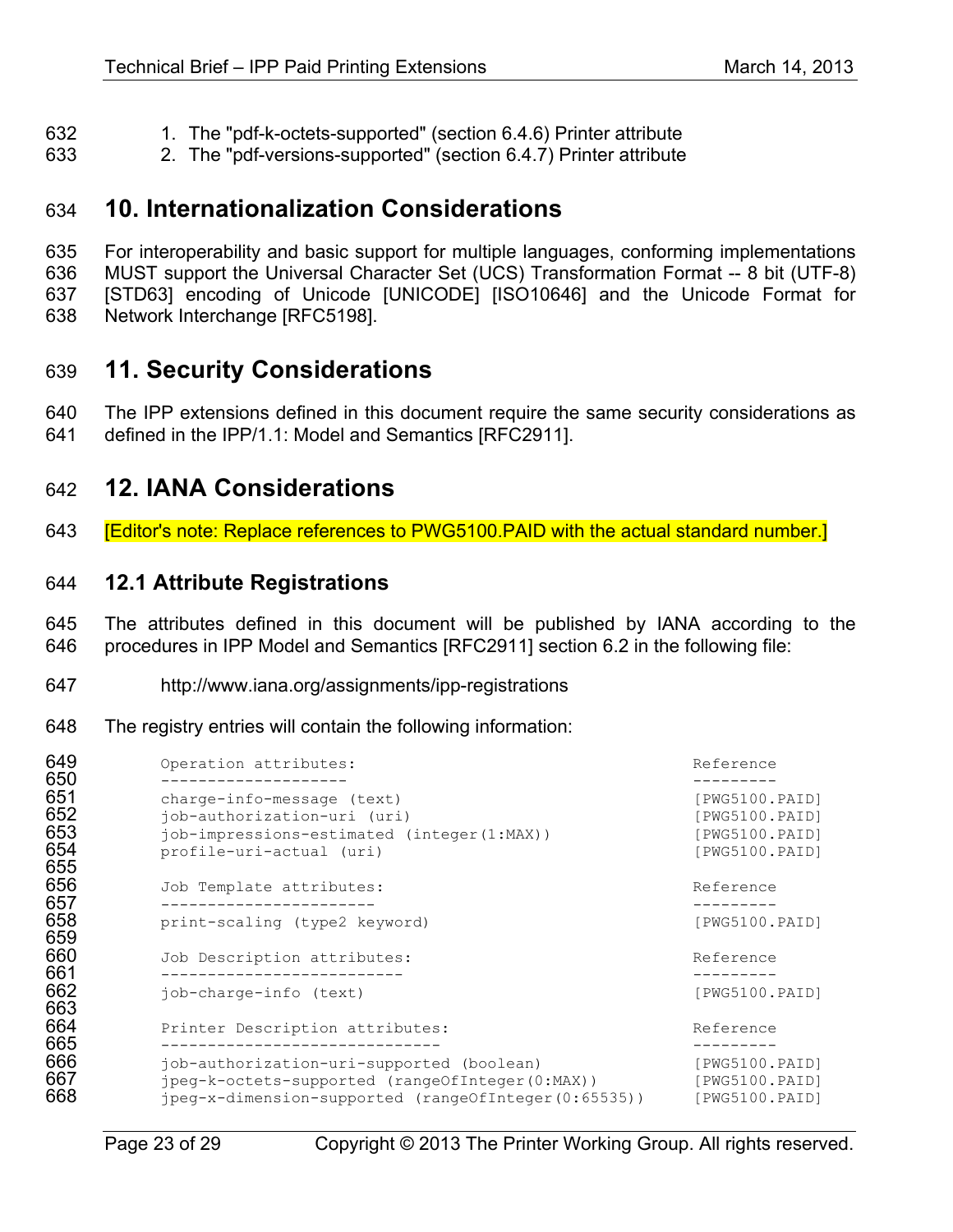| 669 | jpeg-y-dimension-supported (rangeOfInteger(1:65535))   | [PWG5100.PAID] |
|-----|--------------------------------------------------------|----------------|
| 670 | landscape-orientation-requested-preferred (type2 enum) | [PWG5100.PAID] |
| 671 | pdf-k-octets-supported (rangeOfInteger(0:MAX))         | [PWG5100.PAID] |
| 672 | pdf-versions-supported (1setOf type2 keyword)          | [PWG5100.PAID] |
| 673 | print-scaling-default (type2 keyword)                  | [PWG5100.PAID] |
| 674 | print-scaling-supported (1setOf type2 keyword)         | [PWG5100.PAID] |
| 675 | printer-dns-sd-name (name(63))                         | [PWG5100.PAID] |
| 676 | printer-kind (1setOf type2 keyword)                    | [PWG5100.PAID] |
|     |                                                        |                |

# **12.2 Attribute Value Registrations**

 The keyword attribute values defined in this document will be published by IANA according to the procedures in the IPP Model and Semantics [RFC2911] section 6.1 in the following file:

- http://www.iana.org/assignments/ipp-registrations
- The registry entries will contain the following information:

| 684<br>685<br>686 | Attributes (attribute syntax)<br>Keyword Attribute Value | Reference      |
|-------------------|----------------------------------------------------------|----------------|
| 687               | job-state-reasons (1set of type 2 keyword)               | [RFC2911]      |
| 688               | account-info-needed                                      | [PWG5100.PAID] |
| 689               | account-closed                                           | [PWG5100.PAID] |
| 690               | account-limit-reached                                    | [PWG5100.PAID] |
| 691               | account-authorization-failed                             | [PWG5100.PAID] |
| 692               | iob-release-wait                                         | [PWG5100.PAID] |

## **12.3 Type2 enum Attribute Value Registrations**

 The enumerations defined in this document will be published by IANA according to the procedures in the IPP Model and Semantics [RFC2911] section 6.2 in the following file:

- http://www.iana.org/assignments/ipp-registrations
- The registry entries will contain the following information:

 NOTE: These values are based on the CUPS vendor-space values from 0x40000046 to 699 0x40000064.

| 700<br>701 | Attributes (attribute syntax)<br>Enum Value | Enum Symbolic Name | Reference      |
|------------|---------------------------------------------|--------------------|----------------|
| 702        |                                             |                    |                |
| 703        | finishings (1set of type 2 enum)            |                    | [RFC2911]      |
| 704        | 70                                          | punch-top-left     | [PWG5100.PAID] |
| 705        | 71                                          | punch-bottom-left  | [PWG5100.PAID] |
| 706        | 72                                          | punch-top-right    | [PWG5100.PAID] |
| 707        | 73                                          | punch-bottom-right | [PWG5100.PAID] |
| 708        | 74                                          | punch-dual-left    | [PWG5100.PAID] |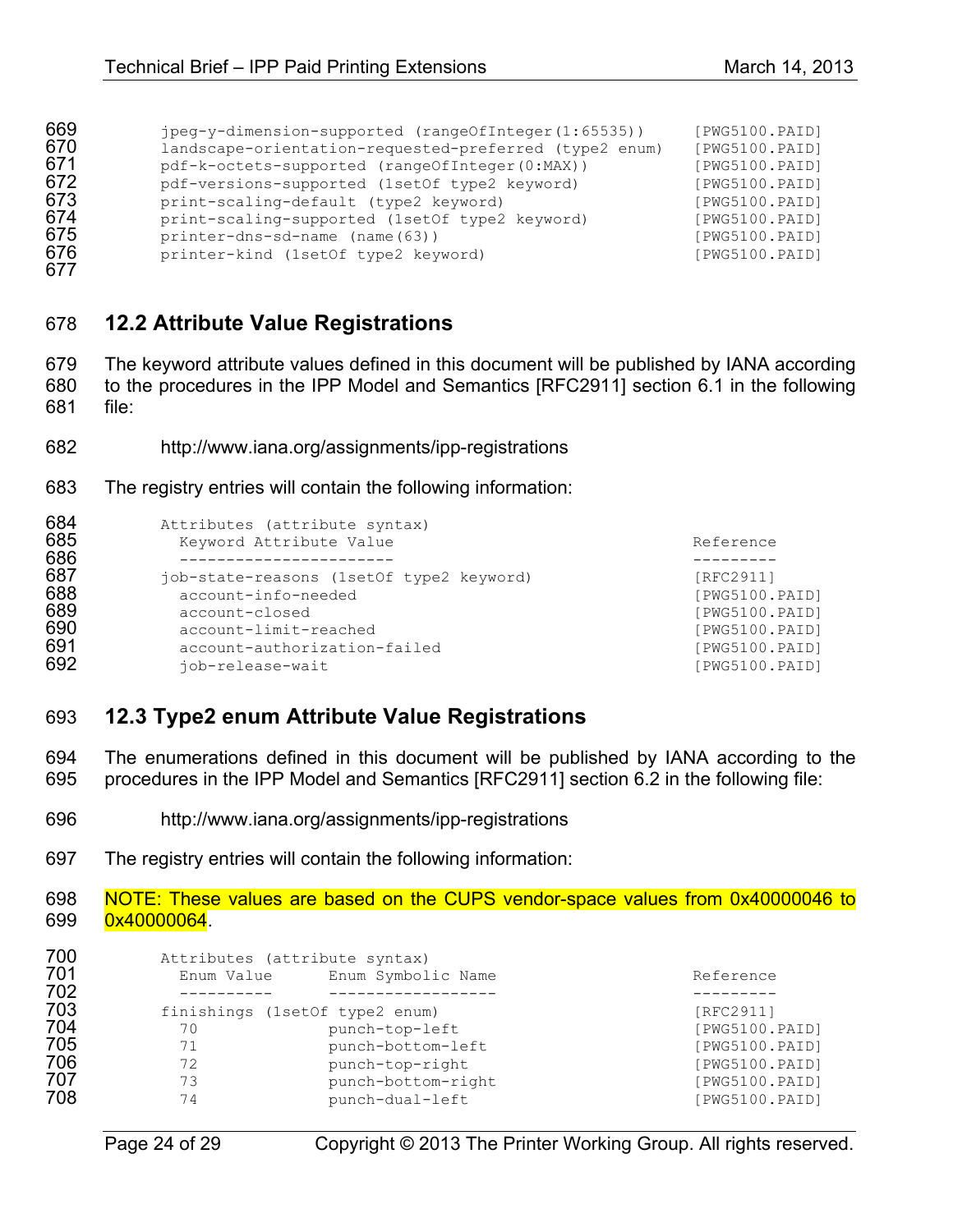| 709 | 75  | punch-dual-top      | [PWG5100.PAID] |
|-----|-----|---------------------|----------------|
| 710 | 76  | punch-dual-right    | [PWG5100.PAID] |
| 711 | 77  | punch-dual-bottom   | [PWG5100.PAID] |
| 712 | 78  | punch-triple-left   | [PWG5100.PAID] |
| 713 | 79  | punch-triple-top    | [PWG5100.PAID] |
| 714 | 80  | punch-triple-right  | [PWG5100.PAID] |
| 715 | 81  | punch-triple-bottom | [PWG5100.PAID] |
| 716 | 82  | punch-quad-left     | [PWG5100.PAID] |
| 717 | 83  | punch-quad-top      | [PWG5100.PAID] |
| 718 | 84  | punch-quad-right    | [PWG5100.PAID] |
| 719 | 85  | punch-quad-bottom   | [PWG5100.PAID] |
| 720 | 90  | fold-accordian      | [PWG5100.PAID] |
| 721 | 91  | fold-double-gate    | [PWG5100.PAID] |
| 722 | 92  | fold-gate           | [PWG5100.PAID] |
| 723 | 93  | fold-half           | [PWG5100.PAID] |
| 724 | 94  | fold-half-z         | [PWG5100.PAID] |
| 725 | 95  | fold-left-gate      | [PWG5100.PAID] |
| 726 | 96  | fold-letter         | [PWG5100.PAID] |
| 727 | 97  | fold-parallel       | [PWG5100.PAID] |
| 728 | 98  | fold-poster         | [PWG5100.PAID] |
| 729 | 99  | fold-right-gate     | [PWG5100.PAID] |
| 730 | 100 | fold-z              | [PWG5100.PAID] |

## **12.4 Operation Registrations**

 The operations defined in this document will be published by IANA according to the procedures in the IPP Model and Semantics [RFC2911] section 6.2 in the following file:

- http://www.iana.org/assignments/ipp-registrations
- The registry entries will contain the following information:

| 736<br>737 | Operation Name           | Reference      |
|------------|--------------------------|----------------|
| 738        | Create-Job (extension)   | [PWG5100.PAID] |
| 739        | Print-Job (extension)    | [PWG5100.PAID] |
| 740        | Print-URI (extension)    | [PWG5100.PAID] |
| 741        | Validate-Job (extension) | [PWG5100.PAID] |

## **12.5 Status Code Registrations**

 The status codes defined in this document will be published by IANA according to the procedures in the IPP Model and Semantics [RFC2911] section 6.6 in the following file:

- http://www.iana.org/assignments/ipp-registrations
- The registry entries will contain the following information:

| 749 |                                                                                     |  |           |  |
|-----|-------------------------------------------------------------------------------------|--|-----------|--|
| 748 | Value Status Code Name                                                              |  | Reference |  |
| 747 | Note: These values are based on the CUPS vendor space values from 0x049C to 0x049F. |  |           |  |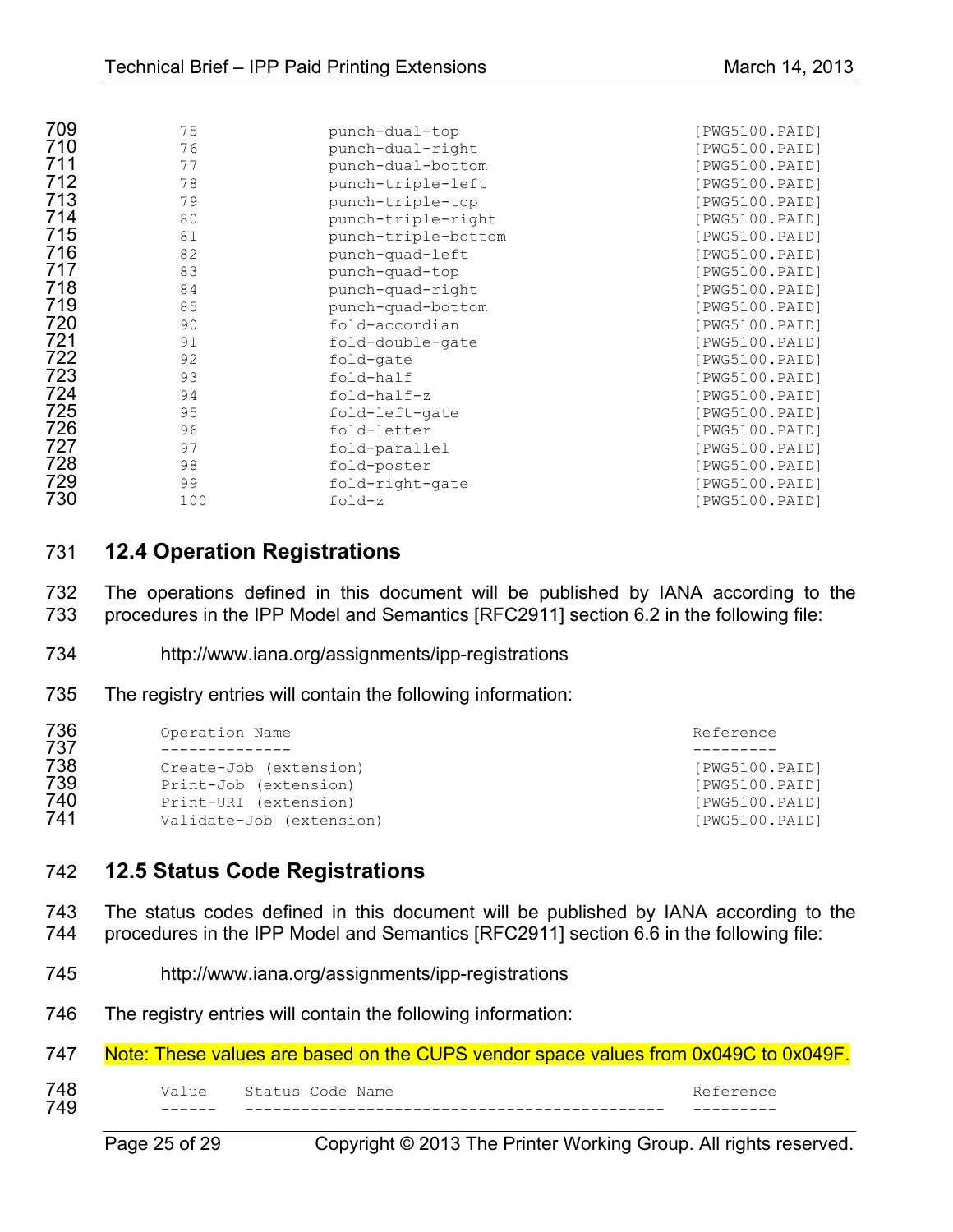| 750 | $0 \times 0400 : 0 \times 04$ FF - Client Error:   |                |
|-----|----------------------------------------------------|----------------|
| 751 | 0x041C client-error-account-info-needed            | [PWG5100.PAID] |
| 752 | 0x041D client-error-account-closed                 | [PWG5100.PAID] |
| 753 | $0 \times 041E$ client-error-account-limit-reached | [PWG5100.PAID] |
| 754 | 0x041F client-error-account-authorization-failed   | [PWG5100.PAID] |
|     |                                                    |                |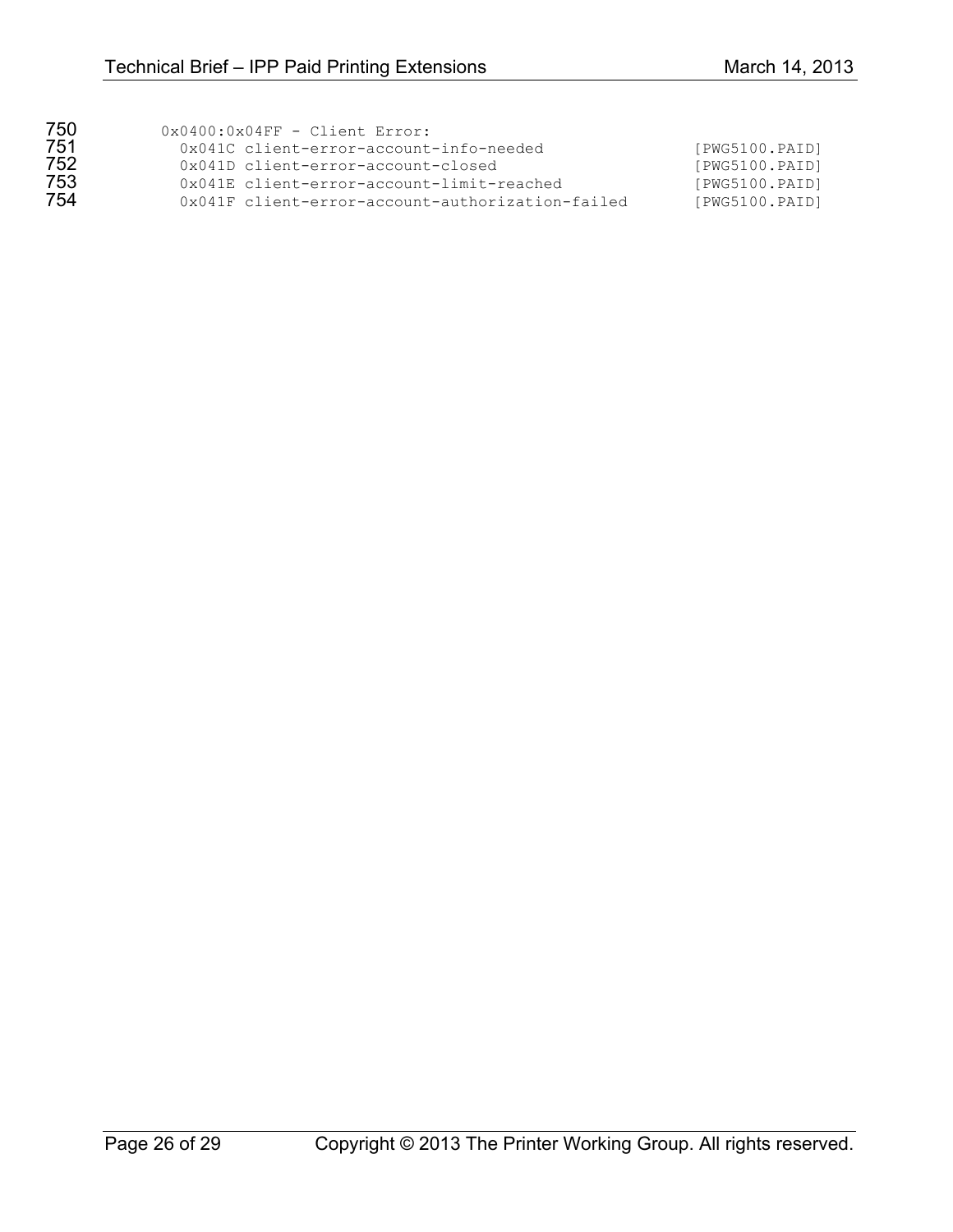# **13. References**

# **13.1 Normative References**

| 757<br>758               | [ SO10646]   | "Information technology -- Universal Coded Character Set (UCS)",<br>ISO/IEC 10646:2011                                                                                                                                     |
|--------------------------|--------------|----------------------------------------------------------------------------------------------------------------------------------------------------------------------------------------------------------------------------|
| 759<br>760<br>761        | [ISO29500-2] | "Information technology -- Document description and processing<br>languages -- Office Open XML File Formats -- Part 2: Open Packaging<br>Conventions", ISO/IEC 29500-2:2012, September 2012                                |
| 762<br>763               | [ISO32000]   | "Document management - Portable document format - Part 1: PDF<br>1.7", ISO 32000-2008                                                                                                                                      |
| 764<br>765               | [JFIF]       | E. Hamilton, "JPEG File Interchange Format Version 1.02",<br>September 1992, http://www.w3.org/Graphics/JPEG/jfif3.pdf                                                                                                     |
| 766<br>767<br>768<br>769 | [PWG5100.12] | R. Bergman, H. Lewis, I. McDonald, M. Sweet, "IPP/2.0 Second<br>Edition", PWG 5100.12-2011, February 2011,<br>ftp://www.pwg.org/pub/pwg/candidates/cs-ipp20-2011MMDD-<br>5100.12.pdf                                       |
| 770<br>771<br>772<br>773 | [PWG5100.13] | M. Sweet, I. McDonald, "IPP: Job and Printer Extensions - Set 3<br>(JPS3)", PWG 5100.13-2012, July 2012,<br>ftp://ftp.pwg.org/pub/pwg/candidates/cs-ippjobprinterext3v10-<br>20120727-5100.13.pdf                          |
| 774<br>775<br>776        | [PWG5100.14] | M. Sweet, I. McDonald, "IPP Everywhere", PWG 5100.14-2013,<br>January 2013, ftp://ftp.pwg.org/pub/pwg/candidates/cs-ippeve10-<br>20130128-5100.14.pdf                                                                      |
| 777<br>778<br>779        | [RFC2119]    | S. Bradner, "Key words for use in RFCs to Indicate Requirement<br>Levels", RFC 2119/BCP 14, March 1997,<br>http://www.ietf.org/rfc/rfc2119.txt                                                                             |
| 780<br>781<br>782<br>783 | [RFC2617]    | J. Franks, P. Hallam-Baker, J. Hostetler, S. Lawrence, P. Leach, A.<br>Luotonen, L. Stewart, "HTTP Authentication: Basic and Digest Access<br>Authentication", RFC 2617, June 1999,<br>http://www.ietf.org/rfc/rfc2617.txt |
| 784<br>785<br>786        | [RFC2911]    | T. Hastings, R. Herriot, R. deBry, S. Isaacson, P. Powell, "Internet<br>Printing Protocol/1.1: Model and Semantics", RFC 2911, September<br>2000, http://www.ietf.org/rfc/rfc2911.txt                                      |
| 787<br>788               | [RFC5198]    | J. Klensin, M. Padlipsky, "Unicode Format for Network Interchange",<br>RFC 5198, March 2008, http://www.ietf.org/rfc/rfc5198.txt                                                                                           |
|                          |              |                                                                                                                                                                                                                            |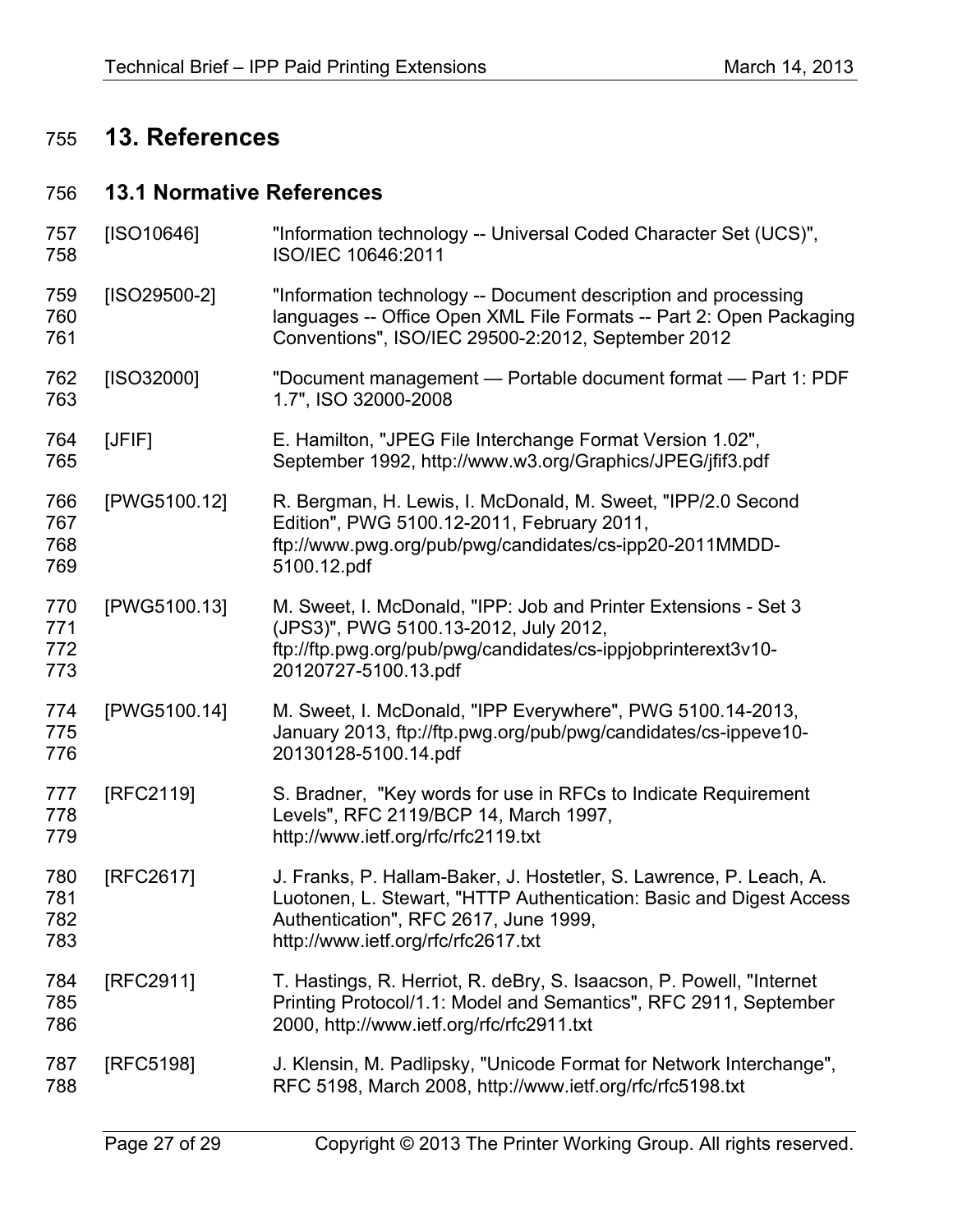- 789 [RFC6763] S. Cheshire, M. Krocmal, "DNS-Based Service Discovery", RFC 6763,<br>790 February 2013, http://www.ietf.org/rfc/rfc6763.txt February 2013, http://www.ietf.org/rfc/rfc6763.txt
- [STD63] F. Yergeau, "UTF-8, a transformation format of ISO 10646", RFC 3629/STD 63, November 2003, http://www.ietf.org/rfc/rfc3629.txt

### **13.2 Informative References**

 [BONJOUR] Apple Inc., "Bonjour Printing Specification Version 1.02", April 2005, http://developer.apple.com/bonjour/

# **14. Author's Address**

- Primary author:
- Michael Sweet
- Apple Inc.
- 1 Infinite Loop
- Cupertino, CA 95014